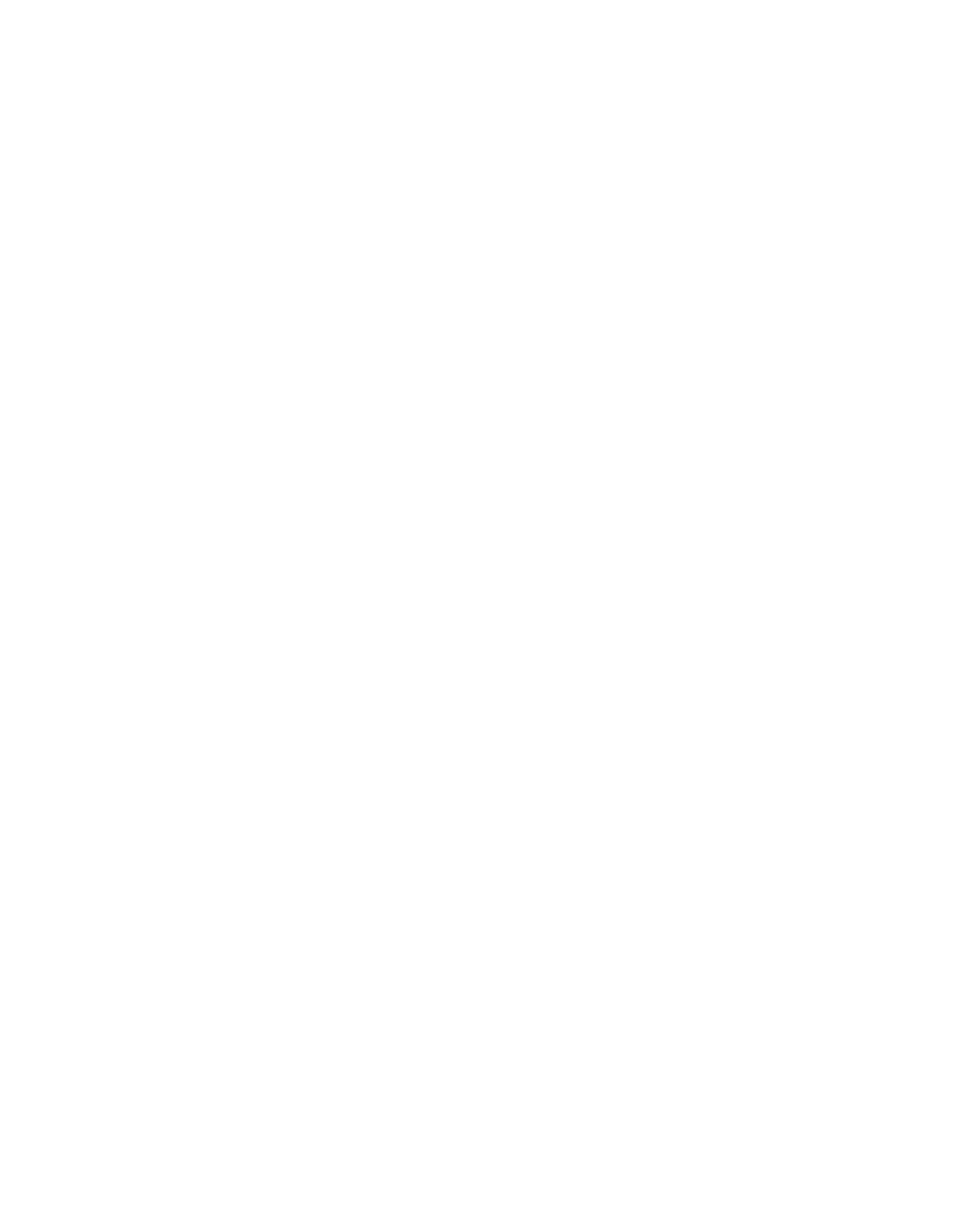STUDIES AND TEXTS 155

# *A Local Society in Transition*

# The *Henryków Book* and Related Documents

PIOTR GÓRECKI



PONTIFICAL INSTITUTE OF MEDIAEVAL STUDIES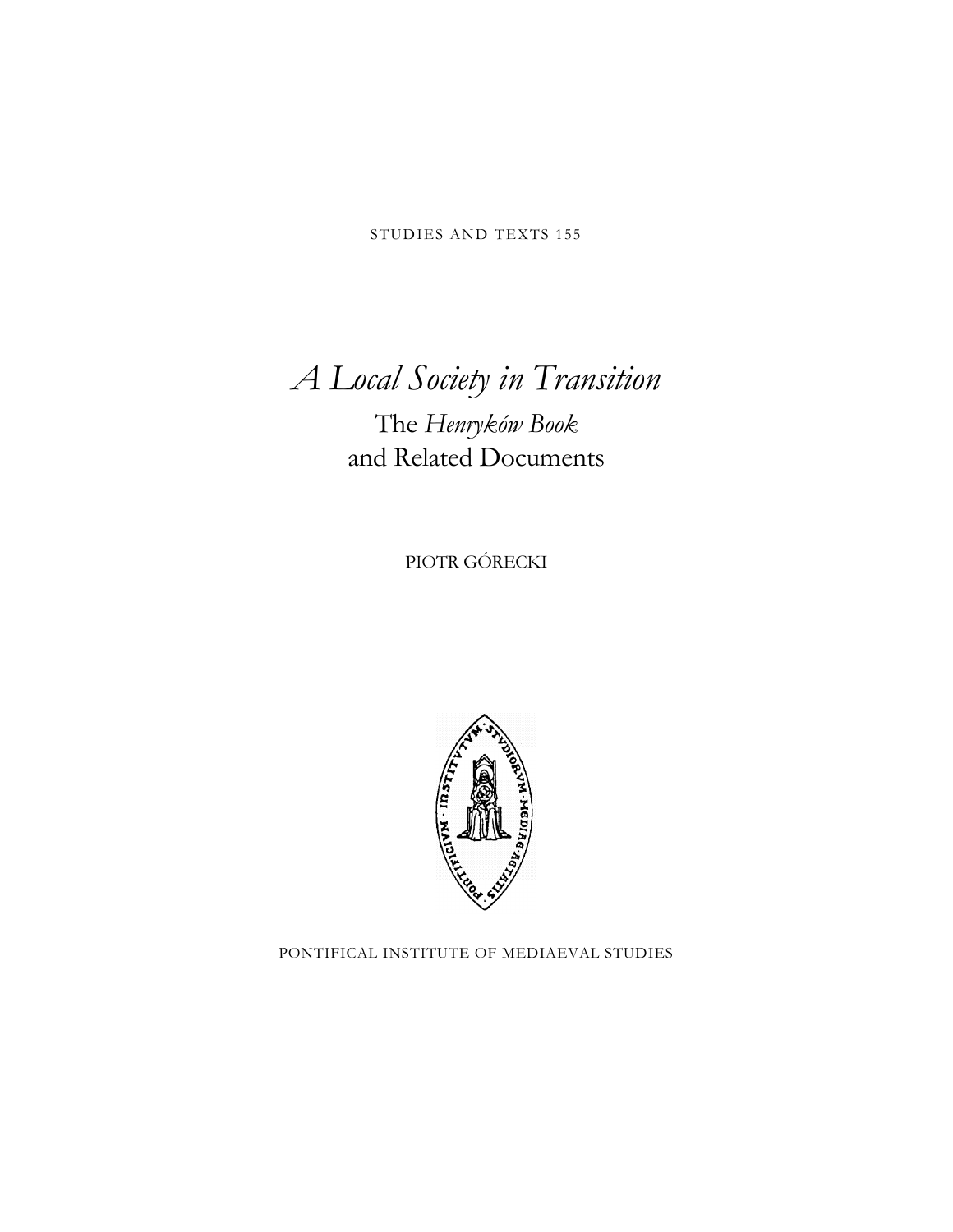### *Library and Archives Canada Cataloguing in Publication*

Górecki, Piotr, 1955– A local society in transition : the Henryków book and related documents / Piotr Górecki.

(Studies and texts ; 155) Annotated translation of the Liber fundationis Claustri Sancte Marie Virginis in Heinrichow. Includes bibliographical references.

ISBN–13: 978–0–88844–155–3 ISBN–10: 0–88844–155–X

 1. Liber Fundationis Claustri Sancte Marie Virginis in Heinrichow. 2. Church lands – Poland – Henryków (Wałbrzych). 3. Cistercian monasteries – Poland – Henryków (Wałbrzych) – History. I. Title. II. Title: Henryków book. III. Series: Studies and texts (Pontifical Institute of Mediaeval Studies) ; 155

HD729.5.H45G67 2006 943.8'52 C2006-905995-0

© 2007 *Pontifical Institute of Mediaeval Studies 59 Queen's Park Crescent East Toronto, Ontario, Canada M5S 2C4* www.pims.ca

MANUFACTURED IN CANADA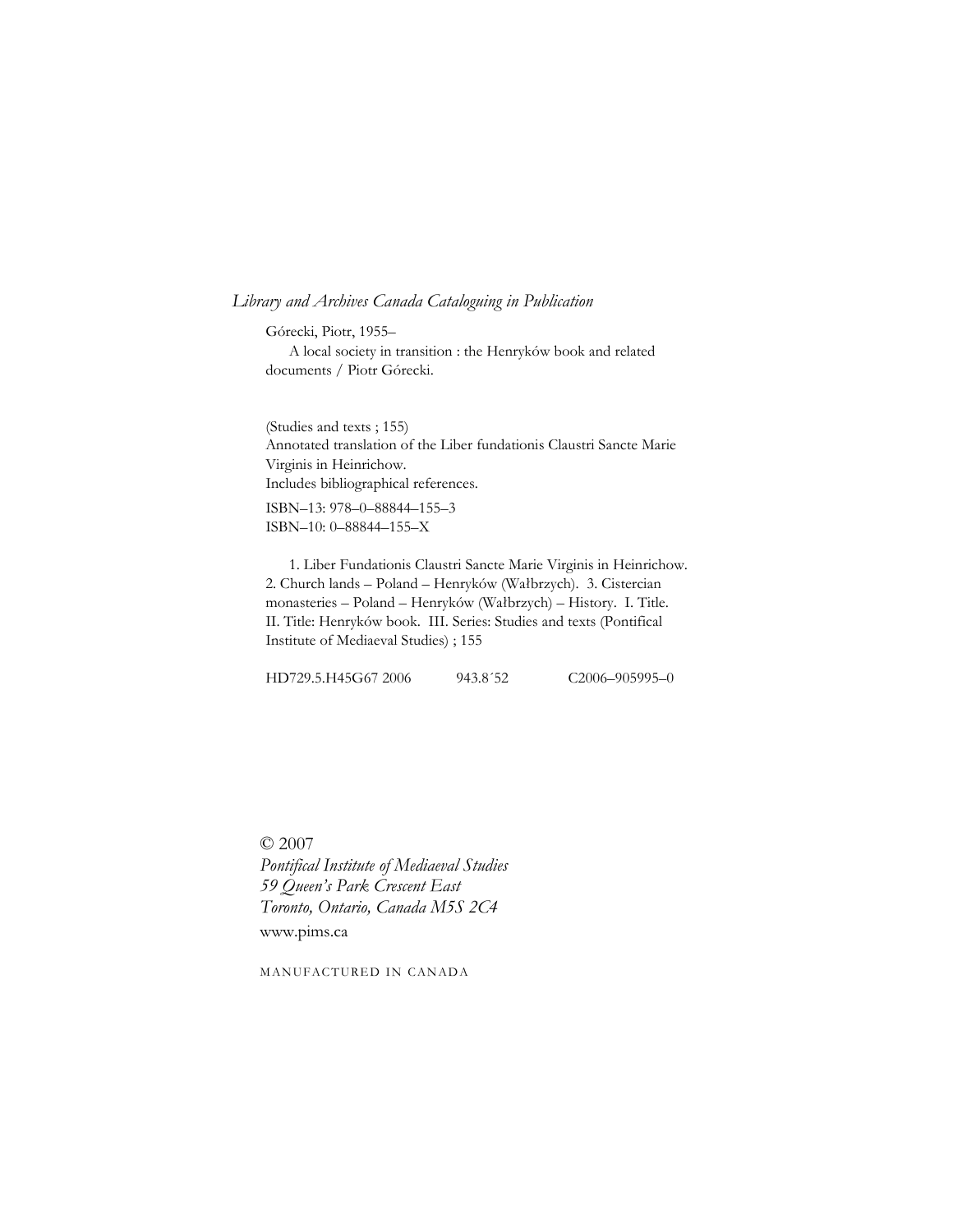*To Alan E. Bernstein and Richard Hellie*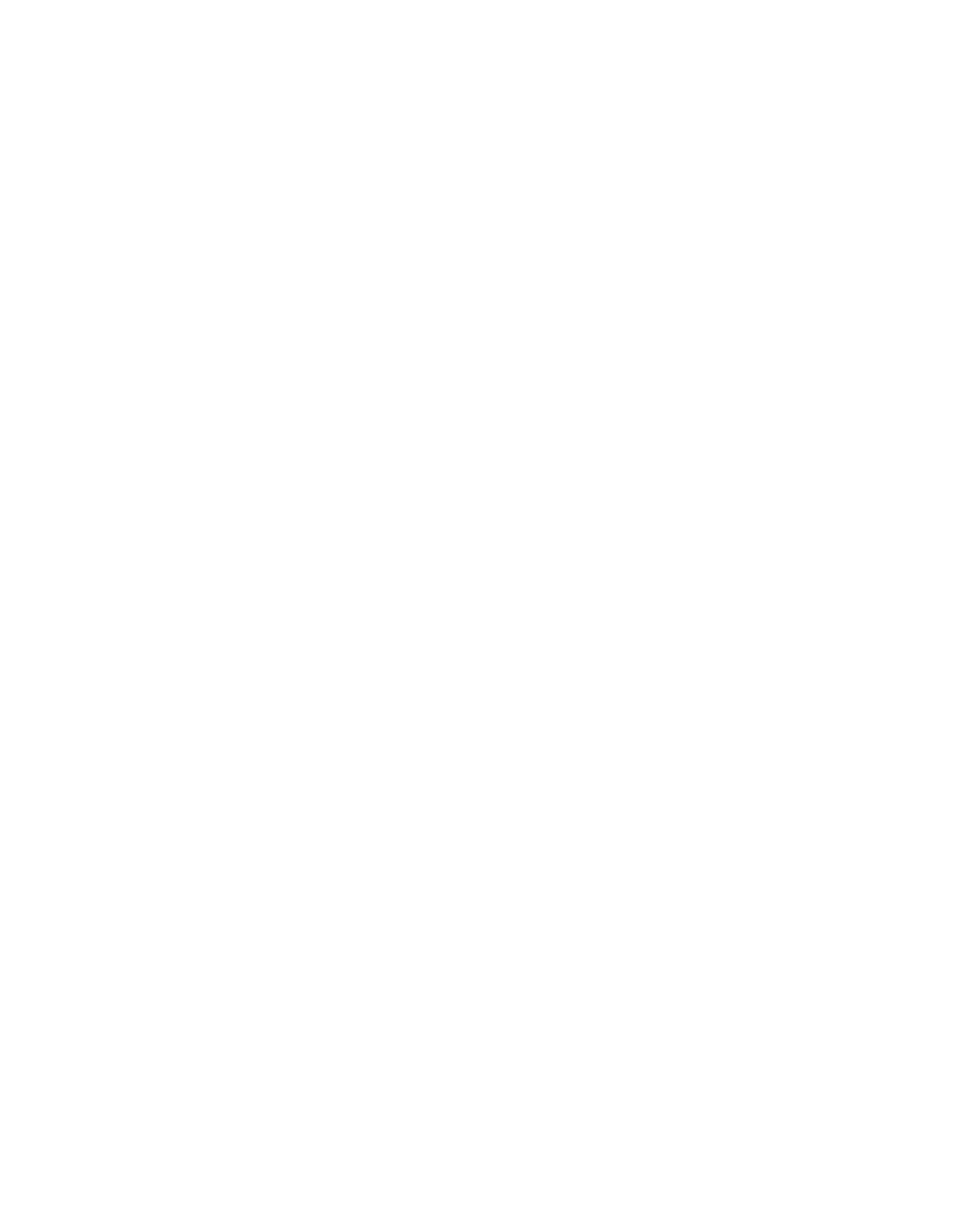# **Contents**

Acknowledgments ix

Abbreviations xi

The *Henryków Book* and Its Contexts

1 The importance of the sources *1*

- 2 Purpose, genre, and structure of the *Henryków Book 13*
- 3 The contexts of power and of writing 27
- 4 Agriculture and towns *36*
- 5 Lords, counts, knights, and dukes *57*
- 6 Religious communities, ecclesiastical institutions *73*
- 7 Transmission and selection of the sources *86*

### The *Henryków Book*

Book One *91* Book Two *147* The Bishops of Wrocław *194*

Supplementary Documents Relating to the Henryków Monastery

I Politics of the monastic foundation: Alternative views *203* II Powerful neighbors of the Henryków monastery: Coexistence, conflict, alliance *212* III Family histories, property divisions, alienations, and disputes *222*

Bibliography 241

Maps and Genealogical Chart

Map 1: The Macro Region: Western Poland, Eastern Germany *260* Map 2: Western Poland *261* Map 3: Silesia *262* Map 4: Central Silesia *263* Map 5: The Henryków Region *264* Genealogical Chart: The branches of the Piast dynasty documented in the *Henryków Book 265*

Index 266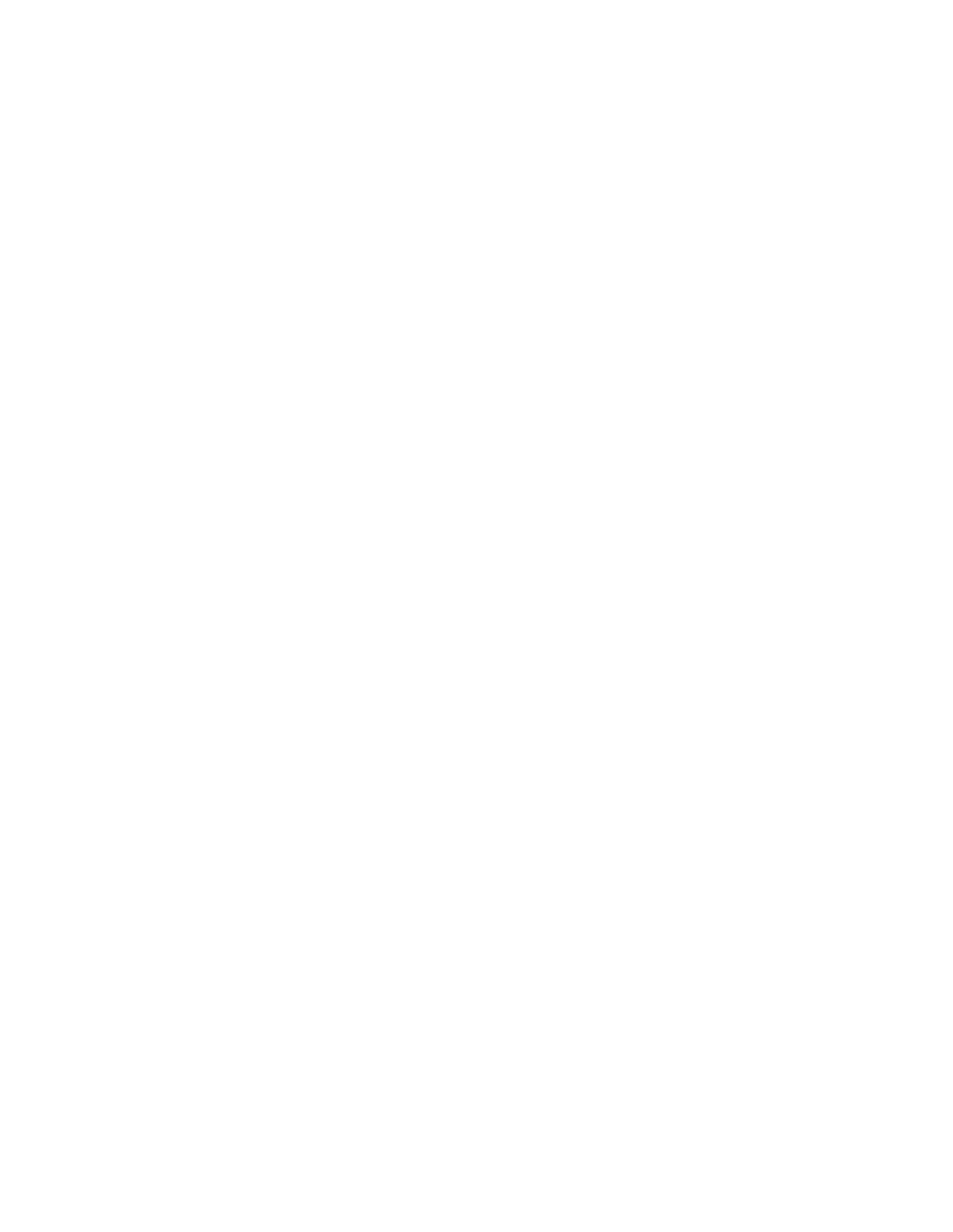# Acknowledgements

This book has been in the making for some time – since autumn 1983, to be exact – and has many more debts than can properly be acknowledged. During the period of its completion at the University of California, Riverside, I have greatly benefitted from a close reading, critique, and encouragement by Lucille Chia, Warren Brown, Patrick Geary, Richard Godbeer, Paul Knoll, Grzegorz Myśliwski, Michele Salzman, and Sterling Stuckey, and by five exceptionally talented students, Christopher Balsz, Claire Clement, Christine Harker, Allison Henry, and Melanie Maddox. I am also very grateful for the comments by the anonymous readers of the Pontifical Institute of Mediaeval Studies, and by the Institute's editor, Fred Unwalla, whose role in substantive and editorial matters has been more helpful than I can begin to say. As on earlier occasions, I thank Linda Bobbitt, associated with the UCR Creative Design Services for producing the genealogical chart and the maps; and am very grateful to the J. Paul Getty Research Institute for permission to use a striking image for the cover of the book.

I am also enormously indebted to a group of students which is, of course, too large to list by name, but whose imprint – collective yet ultimately individual – has shaped everything about this work. As the finished version of the translation took shape, I continuously used it as a primary source in a wide range of survey and undergraduate seminar courses at UCR; in late 1998, as a basis of a graduate seminar at the Department of Medieval Studies of the Central European University in Budapest in late 1998; and as material in a team-taught course in the Summer University at the same institution in July 2005. These experiences have been invaluable, and I want to thank the students and colleagues at both institutions. I am especially grateful to János Bak, who generously invited me to Budapest to teach the graduate seminar at CEU, and encouraged me to teach at the Summer University some years later. On a related note, let me acknowledge an important article concerning a subject bearing on this book, written by a graduate of CEU, Grzegorz Żabiński, "A Pre-Cistercian Settlement of a Future Monastic Site: The Case of Henryków," *Quaestiones Medii Aevi Novae* 10 (2005), 273–302, to which I obtained access after this book went to press.

Renata and Ania, as always, are present here in all kinds of ways, and so this work is yet another modest tribute to them. During the course of its writing and revision, my parents, Danuta and Jan Górecki, were a source of inspiration and strength, and role models of scholarly care and integrity; an earlier version of these ackowledgements was the last piece of prose written by me on which my father commented while confronting his final illness. This brings me to some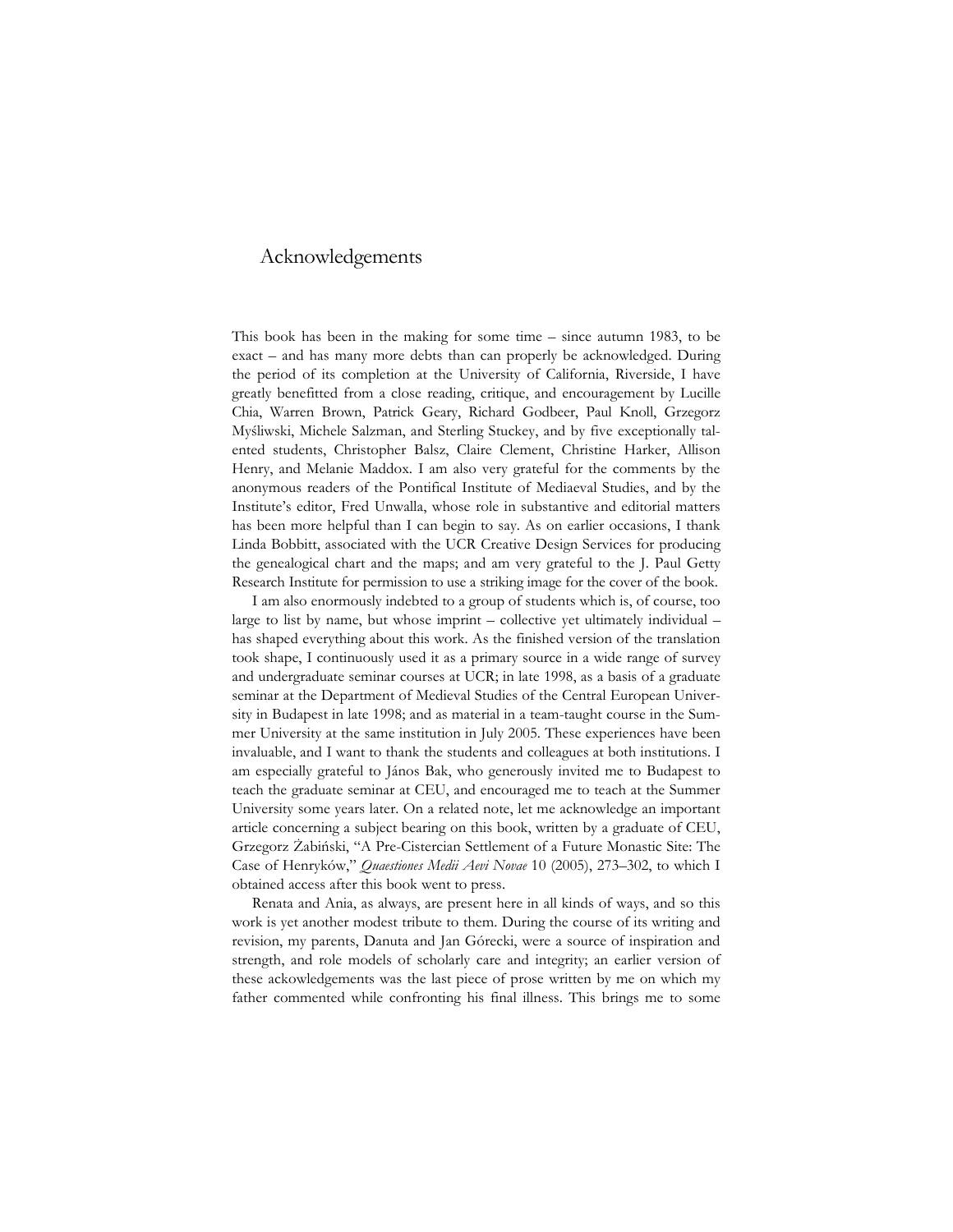areas of gratitude that go back to the beginnings – of my work as a medievalist, and of this book. The theme of beginnings that animates so much of the *Henryków Book* prompts me to thank two remarkable teachers and friends, Robert Bartlett and the late Gerald Gunther. Finally, the book reflects my immeasurable gratitude to Alan Bernstein and Richard Hellie – Alan, for enabling me, during one *annus mirabilis* at Stanford University, to switch gears from a career path to a calling; Richard for welcoming me to the University of Chicago in 1983, introducing me to the value of translating historical sources with his own work on the Muscovite *Ulozhenie*, and directly inspiring me to undertake this translation. I am happy and honored to dedicate this book, jointly but to each in its fullness, to them.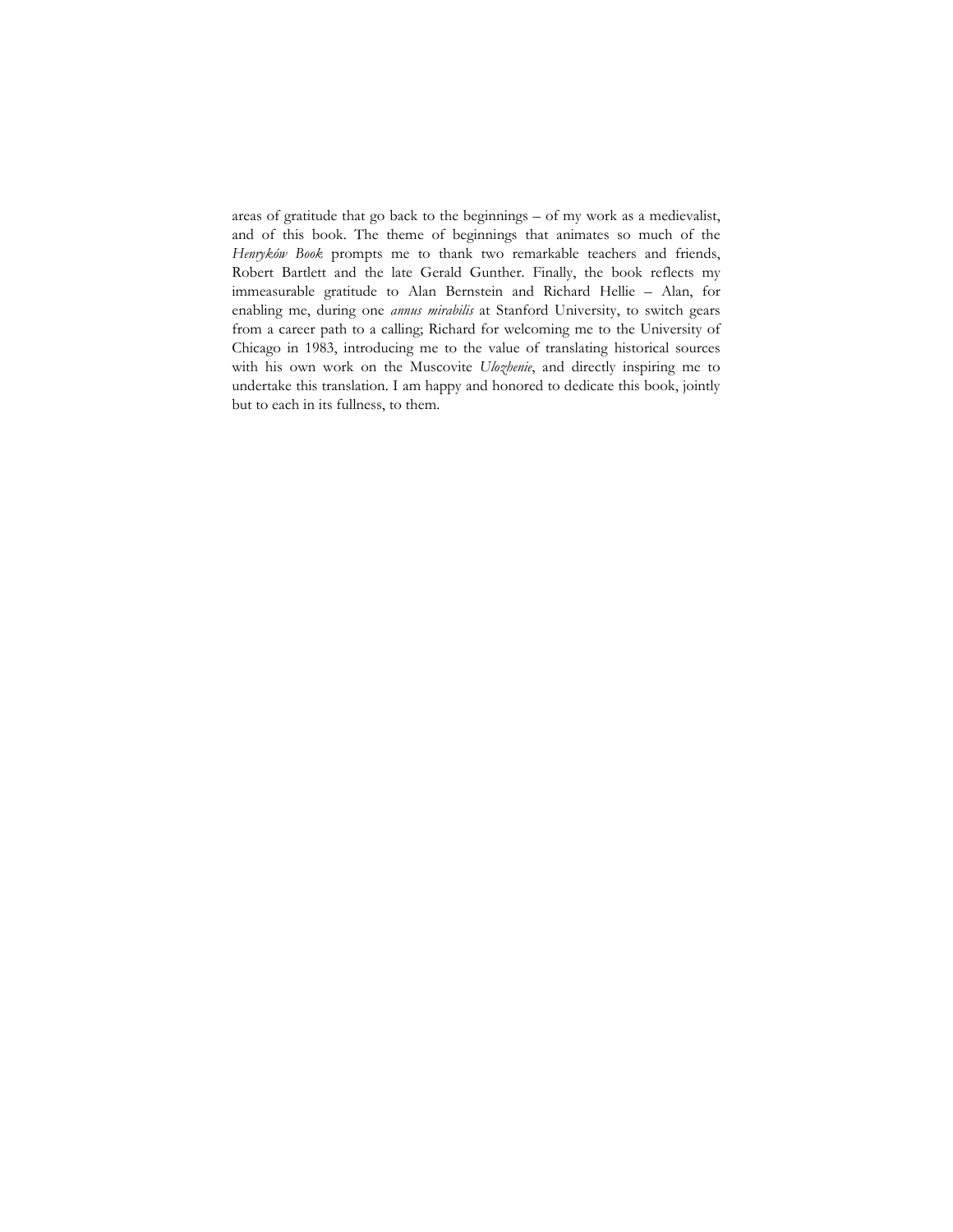# Abbreviations

The following list provides abbreviations and sigla used for frequently cited works. Full details can be found in the Bibliography.

| Grodecki, Liber (1949) | Grodecki, Roman, trans. and ed. Księga henrykowska                                  |
|------------------------|-------------------------------------------------------------------------------------|
| Grodecki, Liber (1991) | Grodecki, Roman, trans. and ed. (with a new intro-                                  |
|                        | duction by Józef and Jacek Matuszewski) Liber<br><b>Fundationis</b>                 |
| Lex.MA.                | Lexikon des Mittelalters                                                            |
| Niermeyer              | Niermeyer, J. F. Mediae Latinitatis Lexicon Minus                                   |
| P.S.B.                 | Polski Słownik Biograficzny                                                         |
| Piastowie              | Szczur, Stanisław and Krzysztof Ożóg, ed. Piastowie<br>Leksykon biograficzny        |
| Rodowód                | Jasiński, Kazimierz, Rodowód Piastów śląskich.                                      |
| S.P.                   | Plezia, Marian, ed. Słownik łaciny średniowiecznej w<br>Polsce                      |
| S.U., 1                | Appelt, Heinrich, ed. Schlesisches Urkundenbuch, vol. 1                             |
| $S.U., 2-5$            | Irgang, Winfried, ed. Schlesisches Urkundenbuch, vol. 2-5                           |
| S.U., 6                | Irgang, Winfried, and Daphne Schadenwaldt, ed.<br>Schlesisches Urkundenbuch, vol. 6 |
| S.Sp.                  | Słownik Staropolski                                                                 |
|                        |                                                                                     |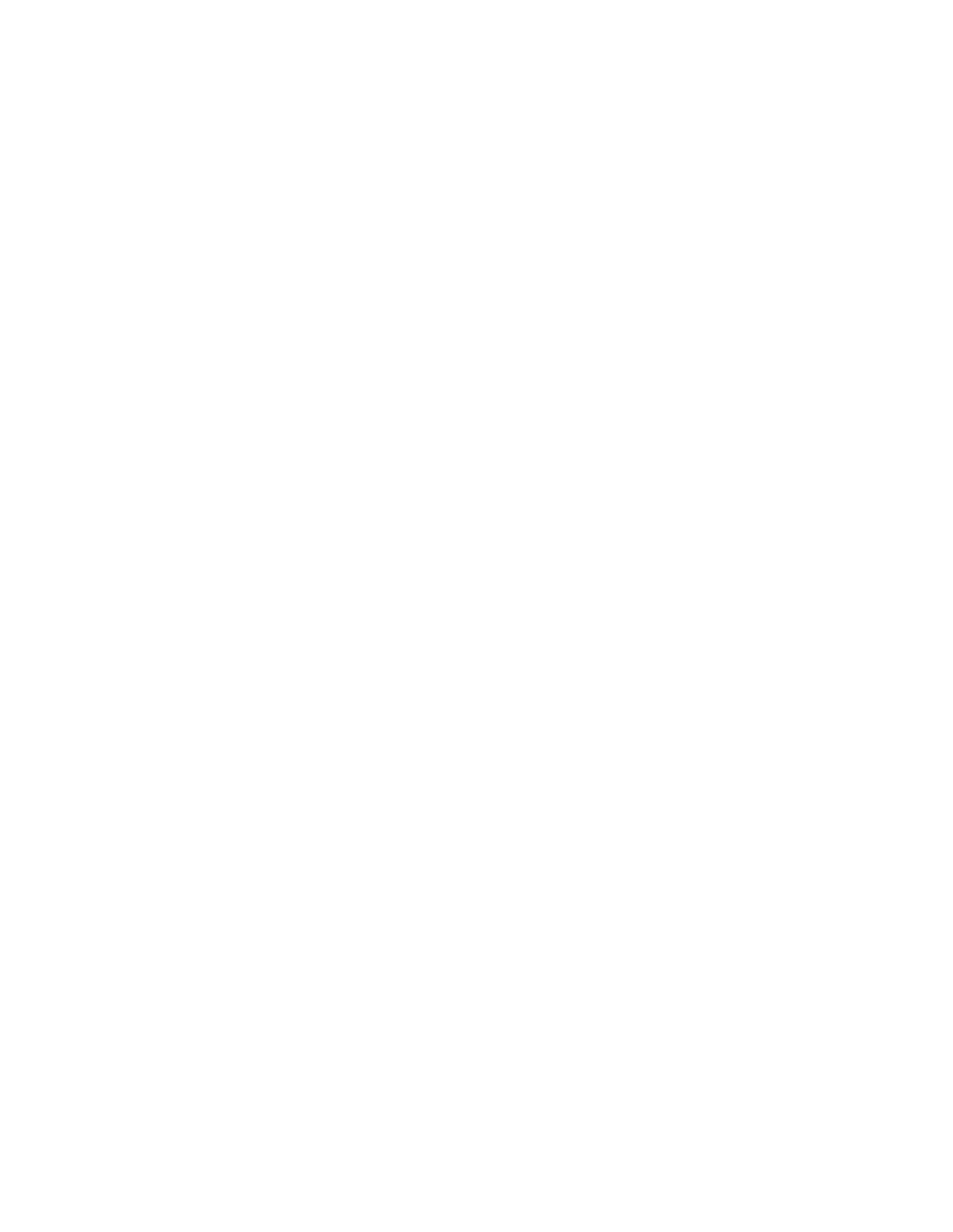#### *1 The importance of the sources*

Undergraduates interested in the study of the past are invariably perplexed to discover that that past is a subject of strong disagreement among professional historians. Contrary to their initial intuitive sense that, once it has occurred, the past is fixed and accessible as such, our best students promptly learn instead that the conceptual skill driving our discipline is a confrontation of widely divergent interpretations – sometimes by means of outright debate.1 In turn, the professional historians themselves greatly benefit by placing that fact right at the center of instruction, because teaching inevitably demands from us a rigorous clarification of those contested historiographical issues. One kind of material that may be used in this way is historiography.2 Another is a sample of primary sources, selected in order to reflect interesting and currently contested historical issues. That is the material presented here.

The primary sources that follow are translated from Latin. They include a narrative history of a Cistercian monastery and of its estate, and a selection of charters further documenting that history. The monastic history and the charters span, at their widest range, the mid-twelfth and the early fourteenth centuries. Their principal subject is the monastery established between 1222 and 1228 at Henryków (Heinrichau) in the duchy of Silesia, currently in southwestern Poland, situated about fifty kilometers to the south of Wrocław, the principal city of that province and the seat of its diocese (see Maps  $1-3$ ).<sup>3</sup> The charters were

1. An excellent example of this way of framing historical knowledge is *Debating the Middle Ages: Issues and Readings*, ed. Lester K. Little and Barbara H. Rosenwein (Oxford: Blackwell, 1998). For a partial survey of debating in one specialized subject of medieval historiography, see Warren Brown and Piotr Górecki, "What Conflict Means: The Making of Medieval Conflict Studies in the United States, 1970–2000," in *Conflict in Medieval Europe: Changing Perspectives on Society and Culture*, ed. W. Brown and P. Górecki (Aldershot: Ashgate, 2003), 1–35, at 26–33; for a reflection on debating as an intellectual mode in a rather different specialized subject, see Geoffrey Koziol, "The Dangers of Polemic: Is Ritual Still an Interesting Subject of Scholarly Inquiry?" *Early Medieval Europe* 11 (2002), 367–88.

2. This is Little and Rosenwein's approach in *Debating*. Many other works develop it, in various modes. One example is *The Problems in European Civilization Series* initiated in the late 1950s by D. C. Heath and Company – among which see, for instance, *The Pirenne Thesis: Analysis, Criticism, and Revision*, ed. Alfred A. Havighurst (3rd ed., Lexington, MA: D. C. Heath and Company, 1976).

3. A superb introduction to the province of Silesia, especially to the region and duchy of Wrocław, is Richard C. Hoffmann, *Land, Liberties, and Lordship in a Late Medieval*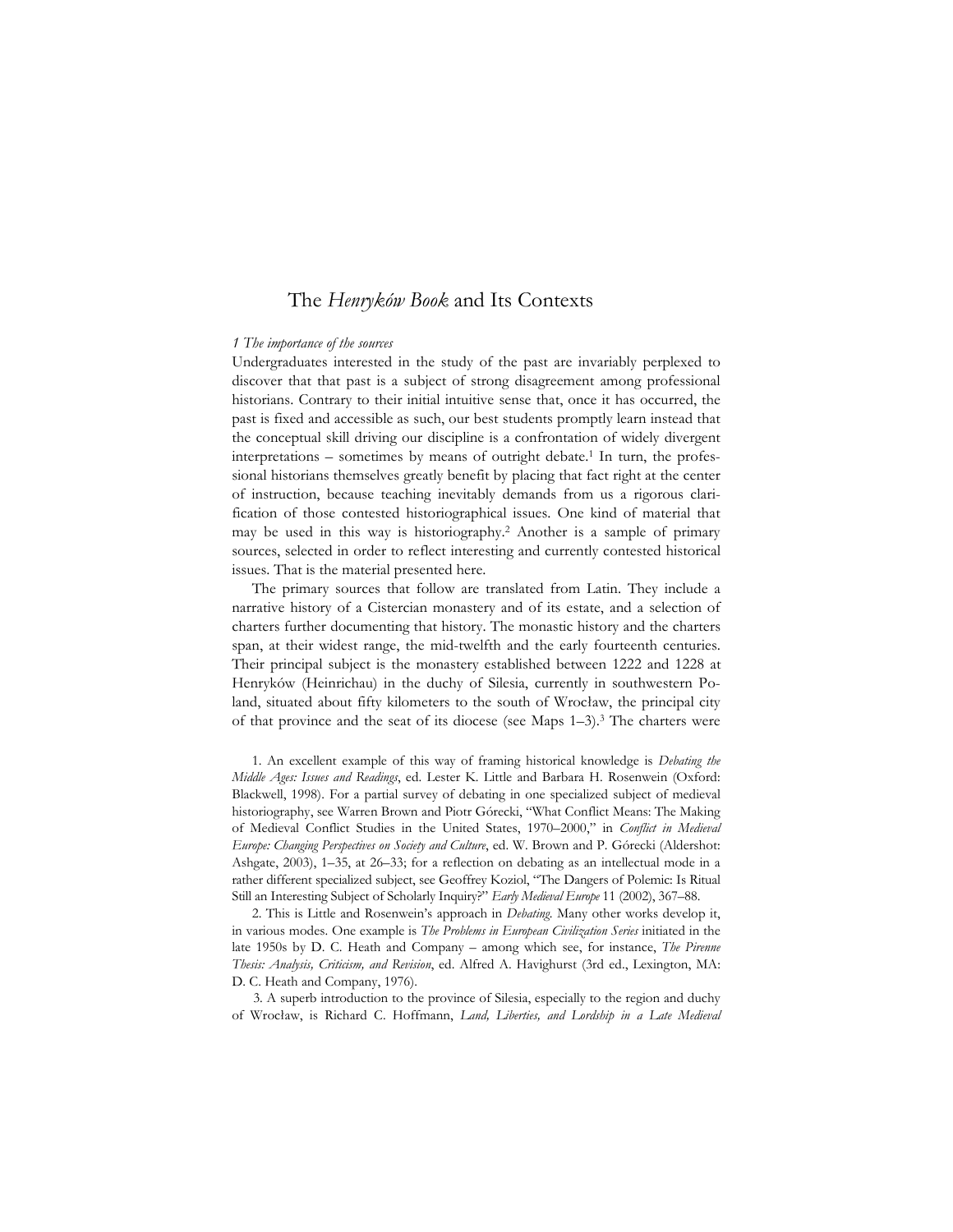––––––––––

issued by the rulers of the duchy of Silesia, and, in fewer cases, by their cousins who ruled the other Polish duchies; by the bishops of Wrocław and of Poznań; and by other authors. These sources are interesting for a variety of reasons; as with any good historical material, the exact range of interest is best defined by the readers themselves. As a point of departure let me note three big issues, or problems, that have recently elicited much interest (and much disagreement) among historians, and upon which this monastic history and the related documents shed direct light.

The first is the medieval "frontier." This construct is currently understood by historians in several ways. Some view it principally in spatial terms: either as a type of space, adjoining some other region or situated between two or more other regions; or as a particular region of Europe, the Iberian Peninsula for example. Others consider the frontier above all as a dynamic process: the patterns of interaction – social, political, economic, religious, cultural – within some population or territory thus defined, or between the populations and territories to which it is peripheral. To yet other scholars, the "frontier" is interesting above all as an idea, or a state of mind, held by some historical population, by medieval historians today, or both, and useful for a variety of classificatory purposes.<sup>4</sup>

*Countryside: Agrarian Structures and Change in the Duchy of Wrocław* (Philadelphia: University of Pennsylvania Press, 1989); for the duchy in general, see Rościsław Żerelik, "Dzieje Śląska do 1526 roku" [The history of Silesia until 1526], in *Historia Śląska* [History of Silesia], ed. Marek Czapliński (Wrocław: Wydawnictwo Uniwersytetu Wrocławskiego, 2002), 14–116. For the origins and history of the Henryków monastery, see Robert Bartlett, *The Making of Europe: Conquest, Colonization and Cultural Change, 950–1350* (Princeton: Princeton University Press, 1993), 139–40, 154–55, 163; a series of studies by Heinrich Grüger: *Heinrichau: Geschichte eines schlesischen Zisterzienserklosters, 1227–1977* (Cologne and Vienna, 1978); "Das Patronatsrecht von Heinrichau," *Cîteaux* 28 (1977), 26–47; "Das Volkstum der Bevölkerung in den Dörfern des Zisterzienserklosters Heinrichau im mittelschlesischen Vorgebirgslande vom 13.–15. Jahrhundert," *Zeitschrift für Ostforschung* 27 (1978), 241–61; Piotr Górecki, "Rhetoric, Memory and Use of the Past: Abbot Peter of Henryków as Historian and Advocate," *Cîteaux* 48 (1997), 261–93; Górecki, "Politics of the Legal Process in Early Medieval Poland," *Oxford Slavonic Papers,* new series 17 (1984), 22–44.

<sup>4.</sup> Archibald Lewis, "The Closing of the Medieval Frontier, 1250–1350," *Speculum* 33 (1958), 475–83; *Medieval Frontier Societies*, ed. Robert Bartlett and Angus MacKay (Oxford: Oxford University Press, 1989), especially: Bartlett, "Colonial Aristocracies of the High Middle Ages" (23–47); Paul Knoll, "Economic and Political Institutions on the Polish– German Frontier in the Middle Ages: Action, Reaction, Interaction" (151–74); Alfred Thomas, "Czech–German Relations as Reflected in Old Czech Literature" (199–215); Friedrich Lotter, "The Crusading Idea and the Conquest of the Region East of the Elbe" (267–306); and the thematic overview by Robert I. Burns, "The Significance of the Frontier in the Middle Ages" (307–30); *The Transformation of Frontiers: From Late Antiquity to the the Carolingians*, ed. Walter Pohl, Ian Wood, and Helmut Reimitz (Leiden: Brill, 2000); Nora Berend, *At the Gate of Christendom: Jews, Muslims and "Pagans" in Medieval Hungary, c. 1000–c. 1300* (Cambridge: Cambridge University Press, 2001), 6–41; *Medieval Frontiers: Concepts and Practices*, ed. David Abulafia and Nora Berend (Aldershot: Ashgate, 2002),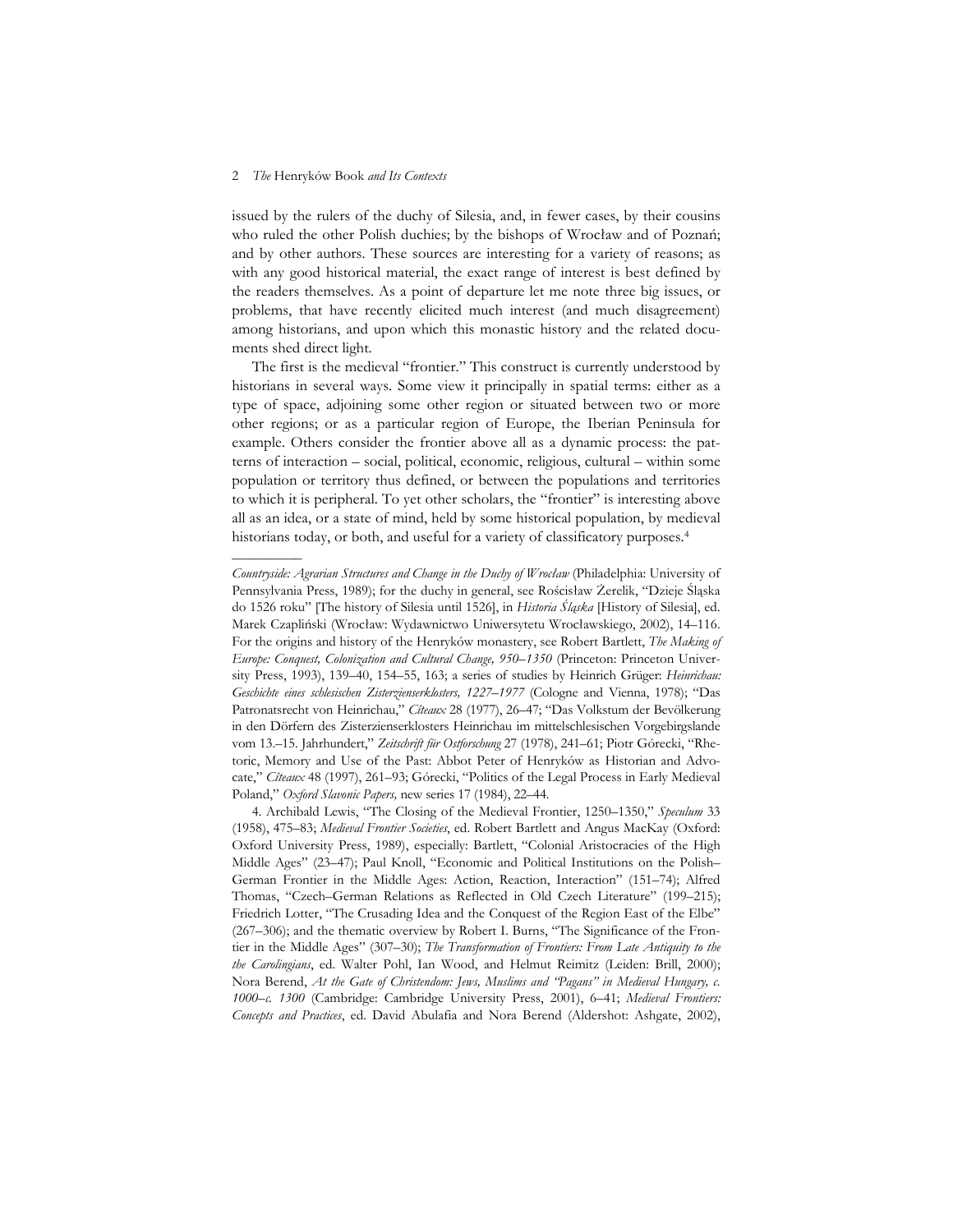The second big issue, or problem, is medieval "Europe" – usually viewed as an aspect of an even bigger problem, namely "Europe" in general as a historical entity. Like *frontier*, this construct may be understood principally in spatial terms – that is, as one of the major geographic regions of world history, along with the Near and the Far East, pre-Columbian America, pre-colonial Africa, and others, each of which may be subject to similar analysis. Alternatively, "Europe" may be viewed in dynamic terms, as a cultural unit that in the course of the Middle Ages was either "made," or "transformed," or "unified;" or that, on the contrary, remained, and now remains, irreducibly "diverse." Also like frontier, Europe, too, may be interesting above all as an idea, or an "invention," held by historians and others today, and by the past populations whom the historians study.5

The third major issue is the medieval locality, understood broadly as that "small world" which made up the basic parameters of human existence, and which entailed, in a seamless whole, community, production, exchange, spirituality, emotion, power, conflict, and the law.6 In turn, the locality thus understood is an aspect of yet another kind of history, namely the history of a region – a province, a lordship, a town, or some other substantial unit of space and society. This kind of history has long been represented by substantial, one- or two-vol-

––––––––––

especially Grzegorz Myśliwski, "Boundaries and Men in Poland from the Twelfth to the Sixteenth Century: The Case of Masovia" (217–37); Nora Berend, "Défense de la Chrétienté et naissance d'une identité: Hongrie, Pologne et péninsule Ibérique au Moyen Age," *Annales: Histoire, Sciences Sociales* 58 (2003), 1009–27; Martyn Rady, "The Medieval Hungarian and Other Frontiers," *Slavonic and East European Review* 81 (2003), 698–709.

<sup>5.</sup> Bartlett, *Making*; Richard W. Southern, *Scholastic Humanism and the Unification of Europe*, vol. 1, *Foundations* (Oxford: Blackwell, 1995); Michael Borgolte, *Europa entdeckt seine Vielfalt, 1050–1250* (Stuttgart: Verlag Eugen Ulmer, 2002); Patrick J. Geary, *The Myth of Nations: The Medieval Origins of Europe* (Princeton: Princeton University Press, 2002); Krzysztof Pomian, *Europa i jej narody* [Europe and its nations], trans. Małgorzata Szpakowska (rev. ed., Gdańsk: Wydawnictwo słowo/obraz terytoria, 2004). On the historiography of one aspect of this subject, see Piotr Górecki, "Medieval 'East Colonization' in Post-War North American and British Historiography," in *Historiographical Approaches to Medieval Colonization of East Central Europe: A Comparative Analysis against the Background of Other European Interethnic Colonization Processes in the Middle Ages*, ed. Jan M. Piskorski (Boulder and New York: East European Monographs/Columbia University Press, 2002), 1–38; see also Górecki, "A View from a Distance," *Law and History Review* 21 (2003), 367– 76, and Górecki, "Assimilation, Resistance, and Ethnic Group Formation in Medieval Poland: A European Paradigm?" in *Das Reich und Polen: Parallelen, Interaktionen und Formen der Akkulturation im hohen und späten Mittelalter*, ed. Thomas Wünsch and Alexander Patschovsky, Vorträge und Forschungen 59 (Ostfildern: Jan Thorbecke Verlag, 2003), 447–76.

<sup>6.</sup> Wendy Davies, *Small Worlds: The Village Community in Early Medieval Brittany* (Berkeley and Los Angeles: University of California Press, 1988); Susan Reynolds, *Kingdoms and Communities in Western Europe, 900–1300* (2nd ed., Oxford: Clarendon Press, 1997); William C. Jordan, *From Servitude to Freedom: Manumission in the Sénonais in the Thirteenth Century* (Philadelphia: University of Pennsylvania Press, 1986).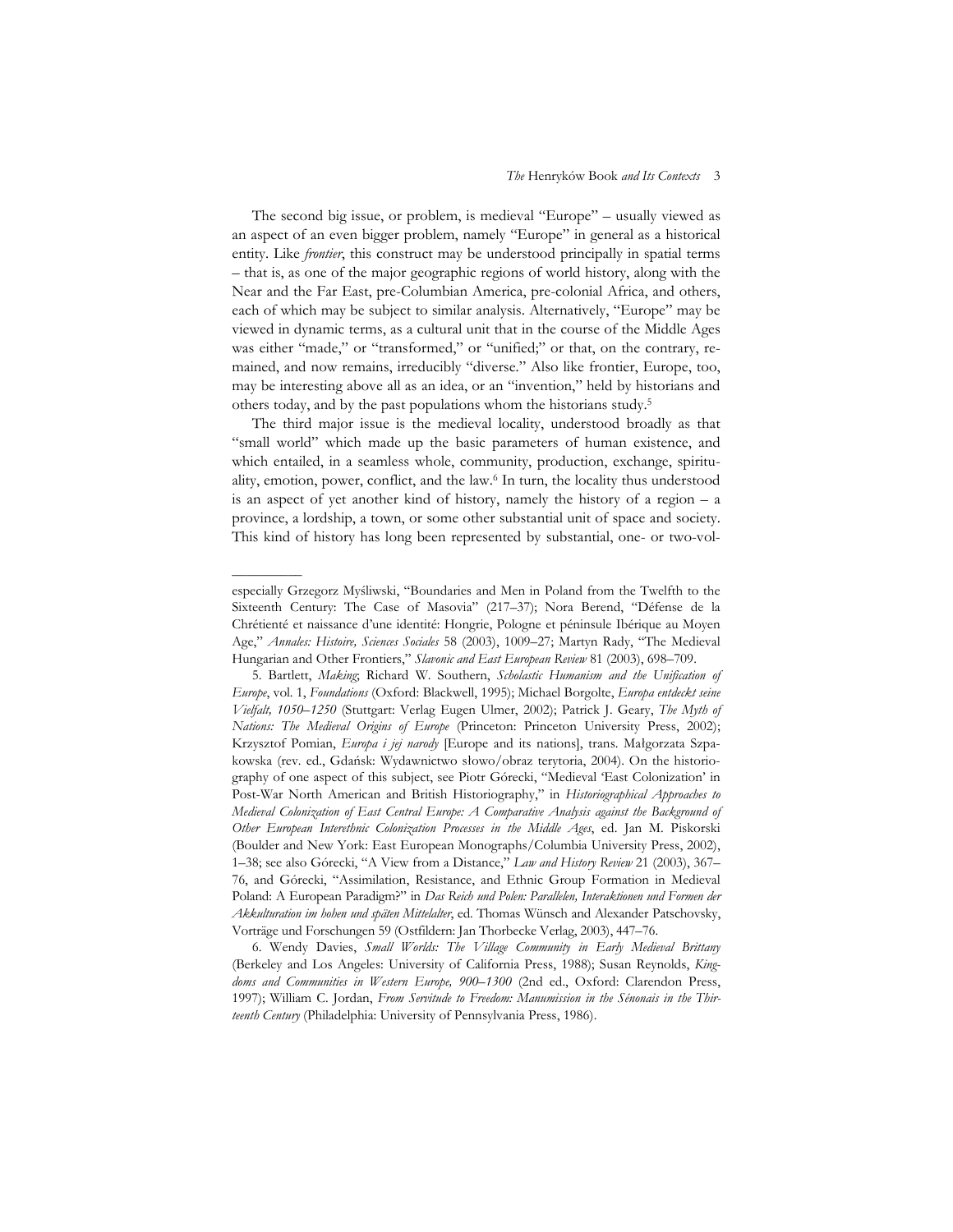ume syntheses of a particular society, economy, and pattern of power.7 It intersects with yet another major subject, currently being revisited by medievalists after an interlude of relative historiographical disinterest, and that is economic history – a complex of agrarian history, rural and urban demography, technological change, patterns of land use and settlement, the development of towns and of urban and commercial networks, and, perhaps above all, the individual and collective life of the peasantry.8

7. The pioneering works of this genre (and its constitutent sub-genres) are: Georges Duby, *La société aux XIe et XIIe siècles dans la région mâconnaise* (2nd ed., Paris: S.E.V.P.E.N., 1971); J. Ambrose Raftis, *The Estates of Ramsey Abbey: A Study in Economic Growth and Organization* (Toronto: Pontifical Institute of Mediaeval Studies, 1957); Raftis, *Tenure and Mobility: Studies in the Social History of the Medieval Village* (Toronto: Pontifical Institute of Mediaeval Studies, 1957); Edward Miller, *The Abbey and Bishopric of Ely* (Cambridge: Cambridge University Press, 1951) – representing, roughly speaking, two different historiographical schools, the francophone and the anglophone. The former has consisted of an enormous number of monographs modelled on Duby's, of which the most synthetic and comprehensive is Robert Fossier, *Enfance de l'Europe, Xe–XIIe siècles: Aspects économiques et sociaux*, 2 vols. (Paris: Presses Universitaires de France, 1982), and of which the explicitly revisionist is Dominique Barthélemy, *La société dans le comté de Vendôme de l'an mil au XIVe siècle* (Paris: Fayard, 1993). An outstanding example of the latter is Eleanor Searle, *Lordship and Community: Battle Abbey and Its Banlieu* (Toronto: Pontifical Institute of Mediaeval Studies, 1974). Among the many historiographical treatments of the francophone variant of regionally based history of society, economy, and power, see above all Thomas N. Bisson, "*La terre et les hommes*: A Programme Fulfilled?" *French History* 14 (2000), 322–45. A major work on a region, related to those "schools," but highly original, is Grzegorz Myśliwski, *Człowiek średniowiecza wobec czasu i przestrzeni (Mazowsze od XII do poł. XVI wieku)* [Medieval man with regard to time and space: Masovia from the twelfth to the midsixteenth century] (Warsaw: Wydawnictwo Krupski i S-ka, 1999), of which see the review by Piotr Górecki, *Speculum* 77 (2002), 1368–72.

8. This enormous literature begins with the two classic works by Marc Bloch, *Feudal Society*, trans. L. A. Manyon (Chicago: University of Chicago Press, 1961), and *French Rural History: An Essay on Its Basic Characteristics*, trans. Janet Sondheimer (Berkeley and Los Angeles: University of California Press, 1966). Thereafter, it overlaps with the historiography noted in the preceding note; and in addition includes, among others, the following works in English: Norman J. G. Pounds, *An Historical Geography of Europe, 450 BC– AD 1330* (Cambridge: Cambridge University Press, 1973); Pounds, *An Economic History of Medieval Europe* (London: Longman, 1974); Pounds, *Hearth and Home: A Study of Material Culture* (Bloomington: Indiana University Press, 1993); Richard Hodges, *Dark Age Economics: The Origins of Towns and Trade, AD 600–1000* (New York, 1982); Georges Duby, *Rural Economy and Country Life in the Medieval West*, trans. Cynthia Postan (Columbia, SC: University of South Carolina Press, 1968); *The Fontana Economic History of Europe*, ed. Carlo Cipolla, vol. 1: *The Middle Ages* (Glasgow: Collins/Fontana, 1972); *Towns in Societies: Essays in Economic History and Historical Sociology*, ed. Philip Abrams and E. A. Wrigley (Cambridge: Cambridge University Press, 1978); Edward Miller and John Hatcher, *Medieval England: Rural Society and Economic Change, 1086–1348* (London: Longman, 1978); Kathleen Biddick, *The Other Economy: Pastoral Husbandry on a Medieval Estate* (Berkeley and Los Angeles: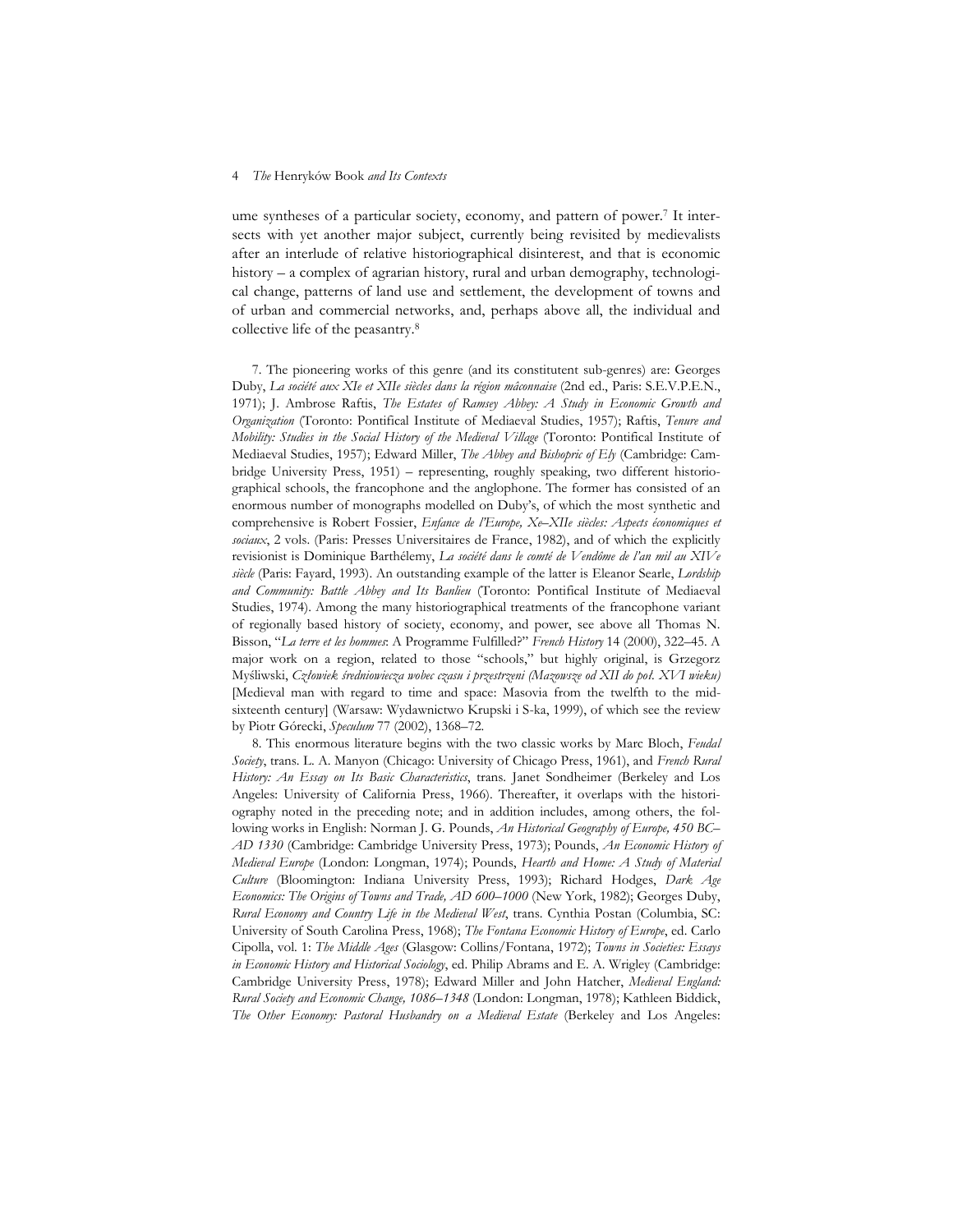Of course, these major subjects are closely interrelated. For instance, the question of the medieval meanings of *Europe* is explicable, at least in part (and, as always, not without controversy), in terms of Europe's "frontiers," above all their functions and their transitions – a line of analysis which immediately raises the meanings of *frontier* and of its conceptual twin, *core*. Do these words refer to a point of contact? A kind of space? A process? Something else? Such questions may be (and indeed have been) addressed in terms of a close analysis of particular places or regions, peasantries, town populations, merchants and other social intermediaries, ethnically diverse groups, lordships, laws, and much else – in short, in terms of the constituent topics that make up the third big subject just noted, that is, local and regional history.

The sources translated here were produced in a macro-region of medieval Europe whose history raises exactly the three big issues just noted. That macroregion is "Eastern" (or, more currently, "East Central") Europe.<sup>9</sup> Considered in its entirety, the region has long been viewed as a "frontier" of the Continent. Thus, today, it offers us a conceptual and empirical test case of what we mean by

––––––––––

University of California Press, 1989); David Herlihy, *Medieval Households* (Cambridge, Mass.: Harvard University Press, 1985); Jean Chapelot and Robert Fossier, *The Village and House in the Middle Ages*, trans. Henry Cleere (Berkeley and Los Angeles: University of California Press, 1985); Peter Spufford, *Money and Its Use in Medieval Europe* (Cambridge: Cambridge University Press, 1988); Paul Freedman, *The Origins of Peasant Servitude in Medieval Catalonia* (Cambridge: Cambridge University Press, 1991); Piotr Górecki, *Economy, Society, and Lordship in Medieval Poland, 1100–1250* (New York: Holmes and Meier, 1992); Edward Miller and John Hatcher, *Medieval England: Towns, Commerce and Crafts, 1086–1348* (London: Longman, 1995); Thomas N. Bisson, *Tormented Voices: Power, Crisis, and Humanity in Rural Catalonia, 1140–1200* (Cambridge, MA: Harvard University Press, 1998); Freedman, *Images of the Medieval Peasant* (Stanford: Stanford University Press, 1999); Christopher Dyer, *Making a Living in the Middle Ages: The People of Britain, 850–1520* (New Haven: Yale University Press, 2002); Keith D. Lilley, *Urban Life in the Middle Ages, 1000–1450* (Houndmills: Palgrave, 2002). See also the recent historiographical treatments in "La historia rural de las sociedades medievales europeas: trayectorias y perspectivas," Monográfico coord. by Isabel Alfonso, part 1, *Historia Agraria* 31 (2003), 11–83: I. Alfonso, "Presentación" (11–12); Christopher Dyer and Philipp R. Schofield, "Estudios recientes sobre la historia agraria y rural medieval británica" (13–33); Ghislain Brunel and Benoît Cursente, "Tendencias recientes de la historia rural en Francia" (35–56); and José Ángel García de Cortázar and Pascual Martínez Sopena, "Los estudios sobre historia rural de la sociedad hispanocristiana" (57–83); and part 2, *Historia Agraria* 33 (2004), 13–103: I. Alfonso, "Presentación" (13–14); Luigi Provero, "Cuarenta años de historia rural del medioevo italiano" (15–29); Julien Demade, "El mundo rural medieval en la historiografía alemán desde 1930" (31–79); and Piotr Górecki, "Los campesinos medievales y su mundo en la historiografía polaca" (81–103).

<sup>9.</sup> An important marker of that conceptual shift is Timothy Garton Ash, "Does Central Europe Exist?" *New York Review of Books* 33.15 (9 October 1986), 45–53.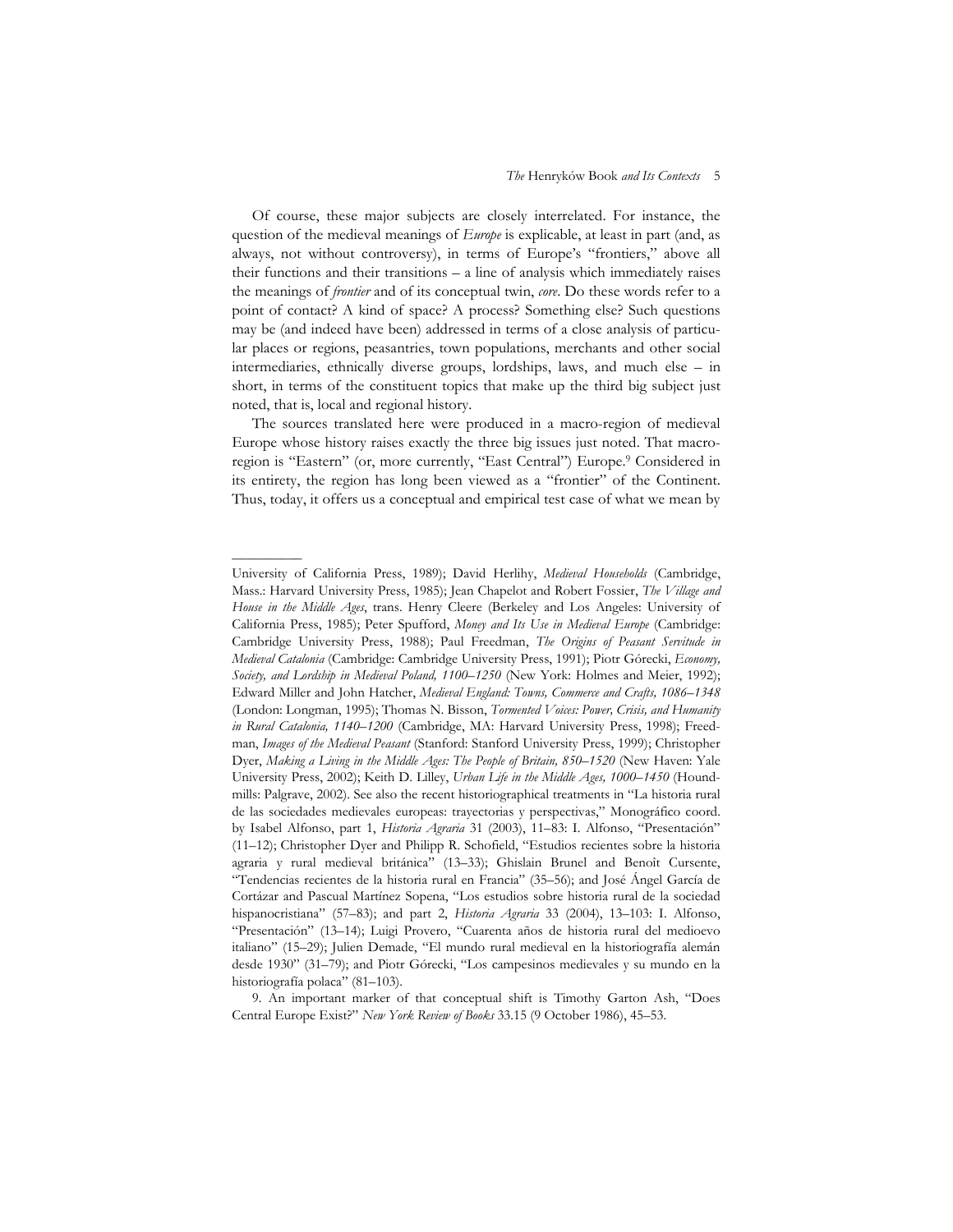*frontier*, and by *core*<sup>10</sup> – considerations that inevitably shed light on the bigger question of the existence, formation, and indeed reality, of that Europe whose frontier it (in some sense) was.11 Yet readers expecting to reach global resolutions of issues that are drawn this broadly will, at first glance, be disappointed, because in these sources East Central Europe is represented in exceedingly local terms. The story the sources tell – the circumstances they narrate, the relationships they describe, the memories they reflect – is circumscribed within a radius of, at the outermost, a bit over ten kilometers around the monastery itself.12

These sources also, though less directly, reflect a bigger horizon: the Polish principalities of Silesia, Great Poland, and Little Poland; Germany (mentioned once with that word), including the newly colonized German province of Meißen; pagan Prussia; Polish towns, especially Wrocław, Głogów, Poznań, and Kraków; and (on one occasion, and very obliquely) Rome. One of these wider geographic horizons coincides approximately with medieval Poland between the late twelfth and the early fourteenth centuries. Thus, the sources are among other things, records of Polish history,13 and may of course be used to teach that subject, or more generally the history of East Central, or Eastern, or northern Europe.14

10. Perhaps the most important statement of a historiographical contrast between the approaches to this big problem today – not framed as a polemic or a debate, but a clear and fascinating reflection of conceptual difference – is, on the one hand, Bartlett, *Making*, and, on the other, Berend, *At the Gate*. See the brief remarks (on this and other conceptual issues) by Janet Nelson in her enthusiastic review of Berend, *American Historical Review* 107 (2002), 1279–80; see also Piotr Górecki, "'Tworzenie Europy' Roberta Bartletta w kontekście anglosaskich badań historycznych nad początkami i kształtowaniem się Europy" [Robert Bartlett's *The Making of Europe* in the context of English-language scholarship on the origins and formation of Europe], in Robert Bartlett, *Tworzenie Europy. Podbój, kolonizacja i przemiany kulturowe, 950–1350*, trans. Grażyna Waluga (Poznań: Poznańskie Towarzystwo Przyjaciół Nauk, 2003), 505–15.

11. In contrast to Bartlett's strong confidence, which I share, that Europe and its regions are specifiable constructs in the medieval period and beyond (Górecki, "Tworzenie," 512–14), note the skeptical (and, themselves, strongly differing) views of Borgolte, *Europa*, throughout, and Norman Davies, *Europe: A History* (Oxford: Oxford University Press, 1996), 7–10, 14–56.

12. The particulars in the rest of this paragraph are thoroughly explained in the subsequent, topical sections of the present essay, and illustrated in the chart and the maps.

13. By "Poland," "Polish" towns, peasants, or history, and so forth, I mean (as I have meant throughout my work [*Economy*, 29, n. 1, and *Parishes*, 7, n. 24]), the region of the Continent ruled by the Piast dynasty, inhabited by a Slavic population to which its members and foreigners referred as *Poloni*, and which, at different points between the tenth and the fourteenth centuries, attracted immigrants from elsewhere, above all Germany.

14. In conjunction with the superb series of translated, and tacitly edited, sources concerning this region of Europe, currently underway at the Central European University in Budapest, for which see most recently *Gesta Principum Polonorum: The Deeds of the Princes of the Poles*, ed. and trans. Paul W. Knoll and Frank Schaer (Budapest: Central European University Press, 2003), and the general editors' remarks at vii–viii.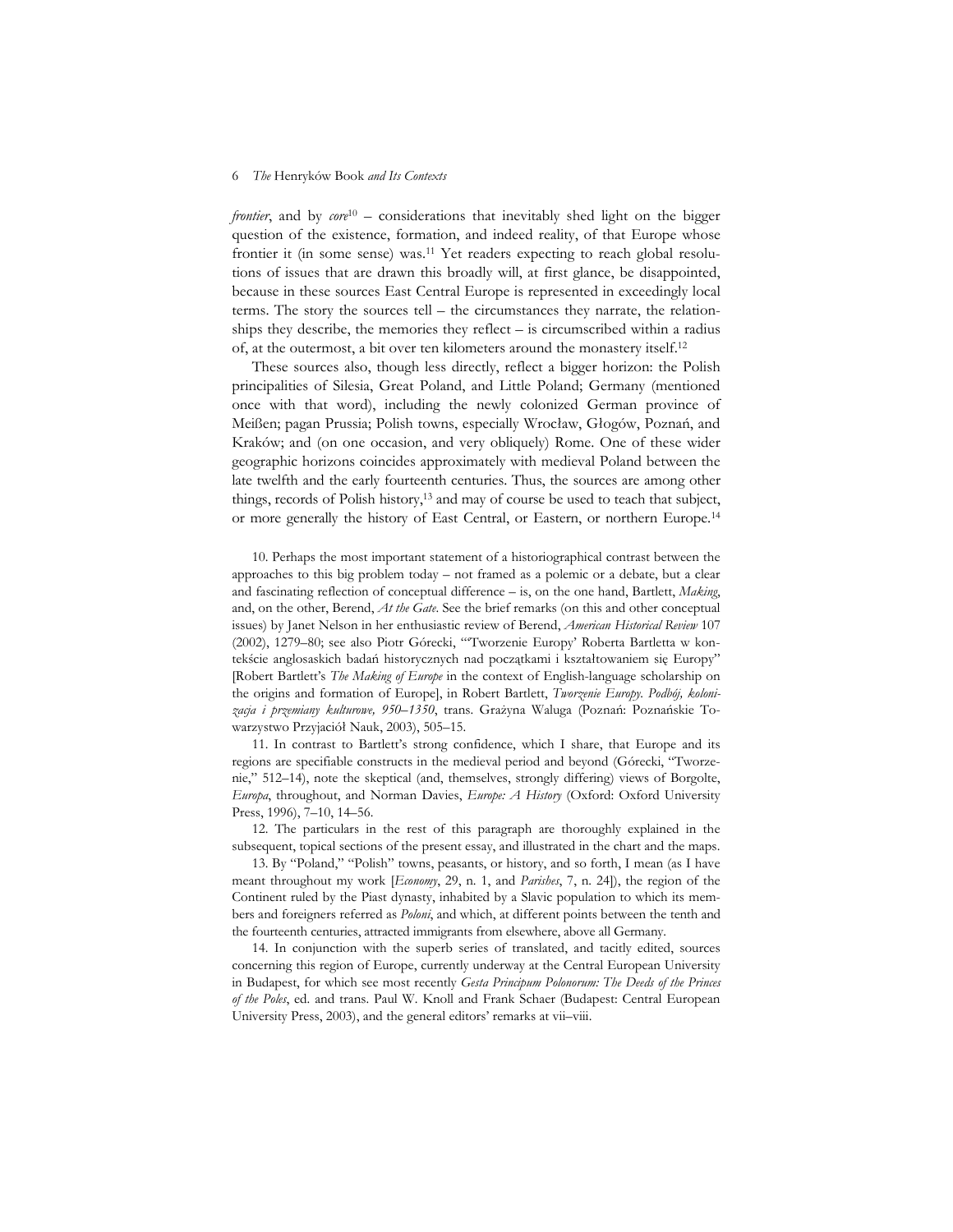Likewise, because in the course of this period Silesia, and thus the Henryków region, became first a part of Bohemia, then (until 1945) of Germany, they also illustrate Czech and, much more so, German history. However, apart from scholarly audiences specialized in national or in macro-regional terms, these sources should interest general medievalists simply because of the wide range of subjects they address. To illustrate this point, let me return to my three big issues.

First, the "frontier." The Henryków region, and the people who inhabited it at different points between, say, 1160 and 1310, comprised a "frontier" in several senses of that word. Here was an area of both old and new settlement, subject to both old and new lordship. This was also a "frontier" in a local sense – that is, a demographic and economic periphery within Silesia itself, situated in an intermediate zone between old (principally Polish) and new (initially Polish, thereafter increasingly German) subregions of rural and urban settlement. For this reason, the Henryków region was also a stage for interethnic contact and interaction.15 Moreover, that periphery itself extended, at its own edge, toward a specific boundary perimeter: a segment of a large, deliberately created, defensive border zone encompassing the duchy of Silesia in its entirety, called the *przesieka* (a "clearing") in Polish, and the *hach* (a "hedge") in German.16 Finally, viewed on the largest scale, the Henryków region was one of thousands of places within East Central Europe, that macro-region of the Continent into which, in the net, foreigners migrated from its other macro-regions (especially, but not exclusively, from Germany), during the century and a half spanned by our documents.

The matter of scale brings me to "Europe." Readers of Robert Bartlett will readily identify in this region some of his indices of a Continent-wide cultural integration. Our story begins with one instance of expansion of the Cistercian Order by filiation, a process long-standardized in regions further to the west, and evidently replicated here in that standardized form.17 Likewise, the story occurs, right from its outset, within a well-established context of bishoprics, local or parish churches, and practices of possession, assessment, payment, and consumption of tithes. At one moment, crusading enters the picture, as an important actor departs on an expedition against the pagan Prussians.18 Several more instances add up to a vivid case study of what Bartlett calls the "aristocratic diaspora" that bridged major regions of the Continent, and of its impact upon this local world.

On the other hand, readers of Michael Borgolte will discover here regional, even local, differences, or areas of specificity, that seem to be irreducible and permanent. Examples include the recurring image of the good Piast duke and of his evil counterpart; the statuses, and the collective activities, of the indigenous,

<sup>15.</sup> Górecki, "Assimilation," 455–75.

<sup>16.</sup> See nn. 259–60 below.

<sup>17.</sup> For monastic, especially Cistercian filiation, nn. 133, 301 below.

<sup>18.</sup> Chapter 46.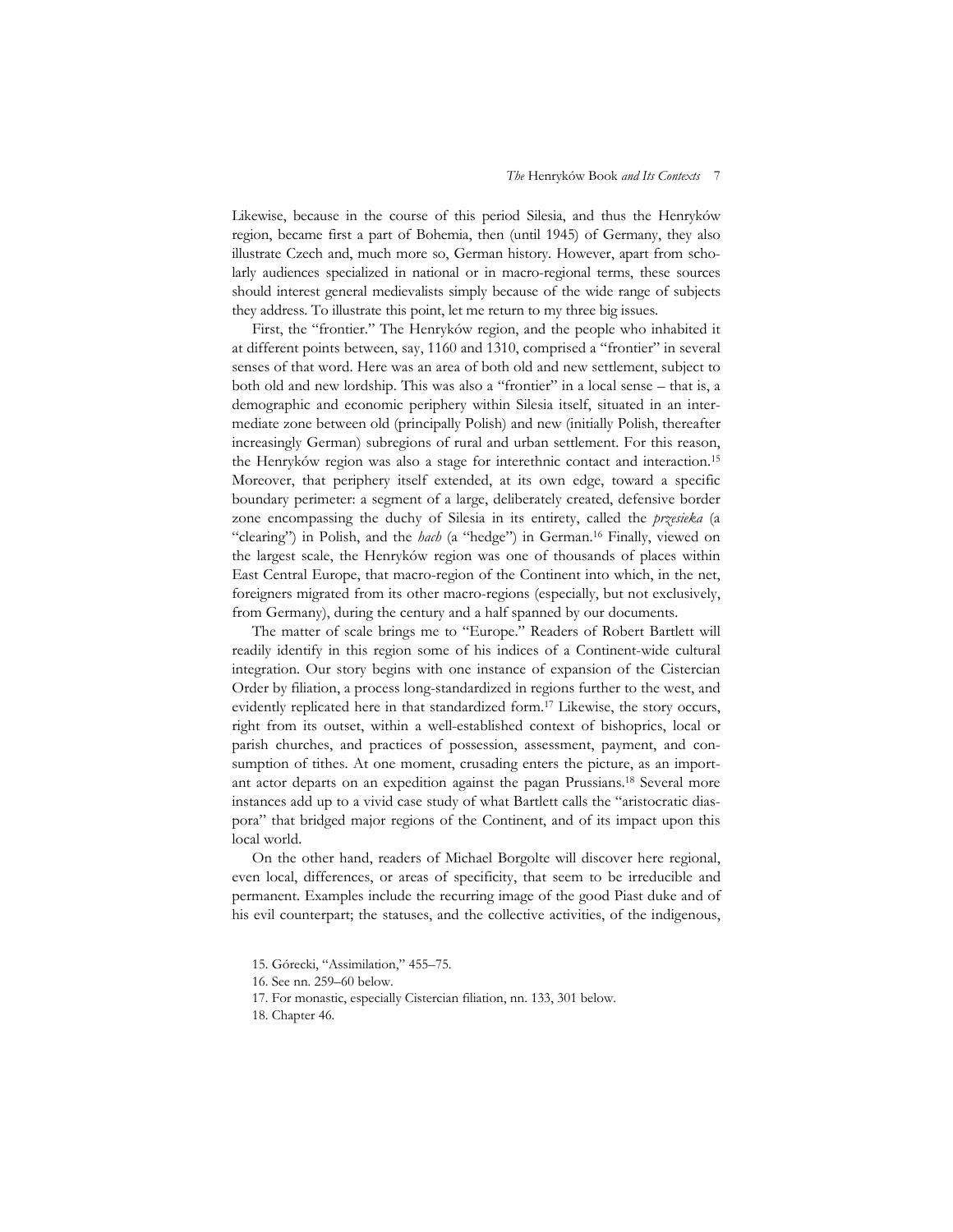Polish peasants, both previously settled in the region, and migrants into it; ethnic classifications, especially the dichotomy between Poles and Germans, and, in one late instance, between both these groups on the one hand and the Jews on the other; legal systems and institutions, especially "Polish" and "German" land law and procedure and their alternatives; and much else. Readers of Nora Berend will find it convenient to view all the types of people and social features just noted, as interrelated, mutually influential, "cells" (in a social sense of that metaphor), engaged, if you will, in a permanent, ongoing negotiation of difference – and neither tending toward, not actually producing, any one unifying, systemic outcome. Finally, the material for such considerations inevitably shifts the reader's attention to the concrete: to those hundreds of transactions, and dozens of well-documented people, which and who make up one "small world" of medieval Europe.

In addition, the sources are interesting as texts. They are, of course, two very different types of text. The monastic history is a narrative, although it incorporates charters, whereas the charters are principally records of particular transactions (or sequences of transactions), although they, in turn, incorporate narrative material. Both types of sources have long elicited a specialized, and sometimes highly technical, scholarly interest. The most recent phase of that interest has been underway since about 1990. During this period, the text has emerged as an autonomous object of study, deliberately distinguished from the reality to which it supposedly refers. This recent attention to text on its own terms transcends our profession. It has emerged in the last quarter of the twentieth century out of the "linguistic turn," by which is meant a fascination shared by a long generation of historians, anthropologists, and literary scholars with language and representation; and with the implications of language and representation for objective knowledge.19

This intellectual ferment has affected medieval historiography on several levels. Paradoxically, one of its outcomes is a return to a very old historiographical tradition, namely source analysis and criticism in the grand style: a close attention to matters of genre, trope, composition, and other elements of literary form; a renewed, systematic examination of particular fragments of medieval writing, such as preambles of royal charters; an identification of model texts, textual transmission, and textual adaptation; and more. Another outcome is, in every sense, historiographically new. In fact, it is often framed as a strong revision, or an outright rejection, of the aims and assumptions of earlier analysis and

<sup>19.</sup> Medievalists have generally pulled back from the most radical, or skeptical, implications of that last question; two important exceptions to that caution (very different from one another) are Kathleen Biddick, *The Shock of Medievalism* (Durham, NC: Duke University Press, 1998), and Philippe Buc, *Dangers of Ritual: Between Early Medieval Texts and Social Scientific Theory* (Princeton: Princeton University Press, 2001). For an introduction to this subject, see Michael Stanford, *An Introduction to the Philosophy of History* (Oxford: Blackwell, 1998), 183–205, 227–62.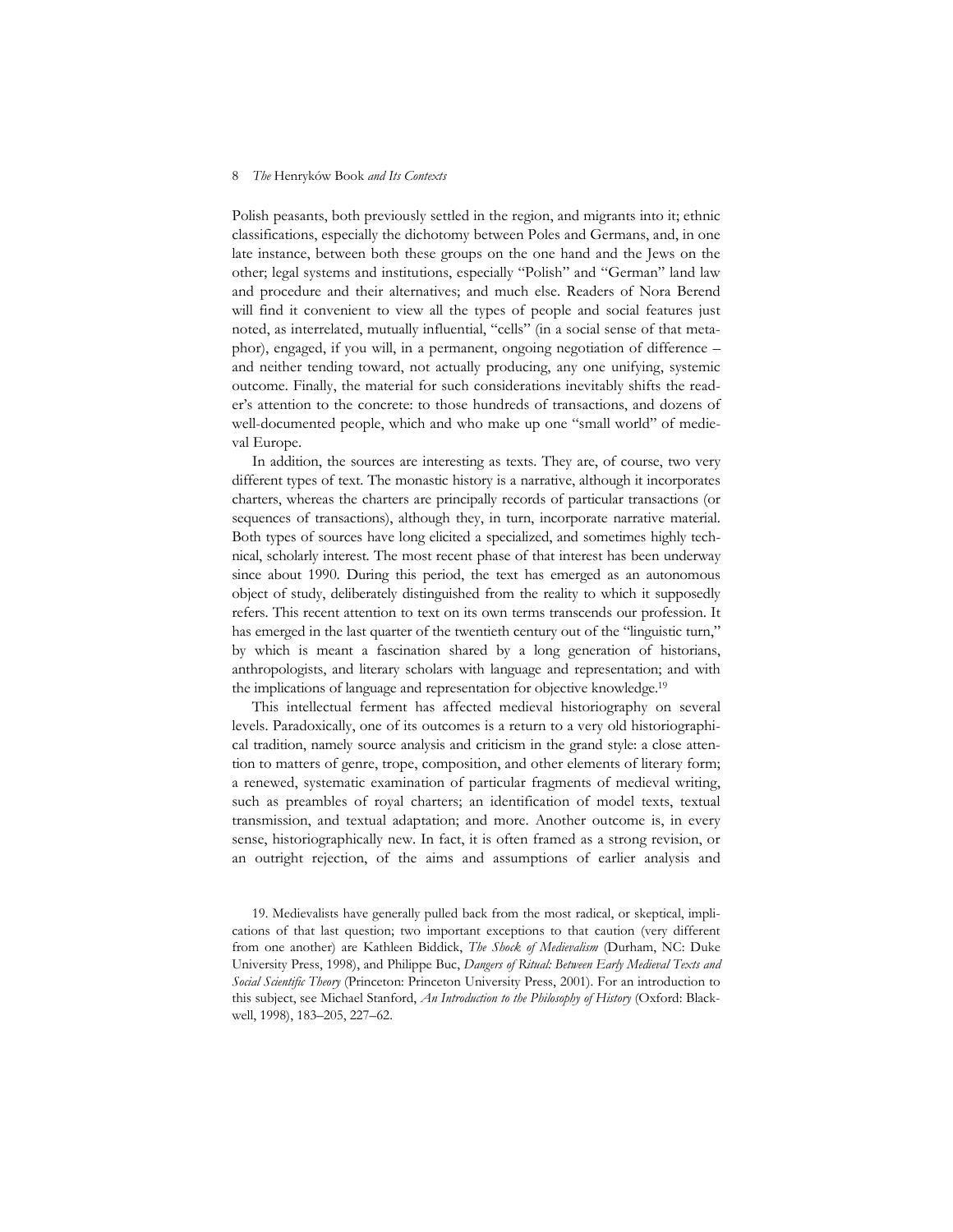criticism of sources. This is an interest in what might be called the agency behind the text, and the agency embedded within it.

The former kind of agency is reflected in a new search, today, for the meaning of the medieval author.20 The latter type of agency is an attribute of the text itself. We now recognize that texts themselves work, or – to paraphrase John Austin – that one can do things with texts.<sup>21</sup> One area of reality which texts are understood to affect is memory – especially the kind of memory that is shared by groups, and that historians and others call collective or social memory.22 Over the past fifteen years, we have experienced an outburst of studies devoted to the ways in which texts function as reflections, or as repositories, or as sources of memory (and of its converse, oblivion) in a variety of past and present societies. In its own turn, this outburst is a result of a fortuitous conjunction of several disparate interests. One, arising directly from psychology, concerns memory's cognitive aspects: the act of remembering, the processes or dynamics behind remembering, and the relationship of remembering to other aspects of cognition.23 Another, an aspect of the history of ideas, focuses on two cognitive dimensions of memory, as experienced by past populations: mnemonics, meaning active and deliberate approaches to the creation and retention of memory; and theories of memory, that is, the ideas in terms of which memory and oblivion were conceptualized in the past.24 A third area of interest concerns

20. See nn. 47–59 below.

21. John L. Austin, *How to Do Things with Words* (Oxford: Oxford University Press, 1962); two excellent approaches to this kind of study, specifically concerning charters, are Warren Brown, "Charters as Weapons: On the Role Played by Early Medieval Dispute Records in the Disputes They Record," *Journal of Medieval History* 28 (2002), 227–48, and Brown, "When Documents are Destroyed or Lost: Lay People and Archives in the Early Middle Ages," *Early Medieval Europe* 11 (2002), 337–66.

22. Paul Connerton, *How Societies Remember* (Cambridge: Cambridge University Press, 1989); James Fentress and Chris Wickham, *Social Memory* (Oxford: Blackwell, 1992); Patrick J. Geary, *Phantoms of Remembrance: Memory and Oblivion at the End of the First Millennium* (Princeton: Princeton University Press, 1995); Amy G. Remensnyder, *Remembering Kings Past: Monastic Foundation Legends in Medieval Southern France* (Ithaca: Cornell University Press, 1995); Elisabeth van Houts, ed., *Medieval Memories: Men, Women, and the Past, 700– 1300* (Harlow: Longman/Pearson Education, 2001); Rosamond McKitterick, *History and Memory in the Carolingian World* (Cambridge: Cambridge University Press, 2004).

23. Symptomatic of a reawakening of interest is a 1995 reprint of a 1932 classic on the cognitive dimensions of memory, Frederick C. Bartlett, *Remembering: A Study in Experimental and Social Psychology* (Cambridge: Cambridge University Press, 1932, repr. 1995); see also Elizabeth Ligon Bjork and Robert A. Bjork, eds., *Memory* (San Diego: Academic Press, 1996).

24. Again, an important occasion, in the late 1990s, for a reprint, Frances A. Yates, *The Art of Memory* (Chicago: University of Chicago Press, 1966); Mary Carruthers, *The Book of Memory: A Study of Memory in Medieval Culture* (Cambridge: Cambridge University Press, 1990); Janet Coleman, *Ancient and Medieval Memories: Studies in the Reconstruction of the Past* (Cambridge: Cambridge University Press, 1992).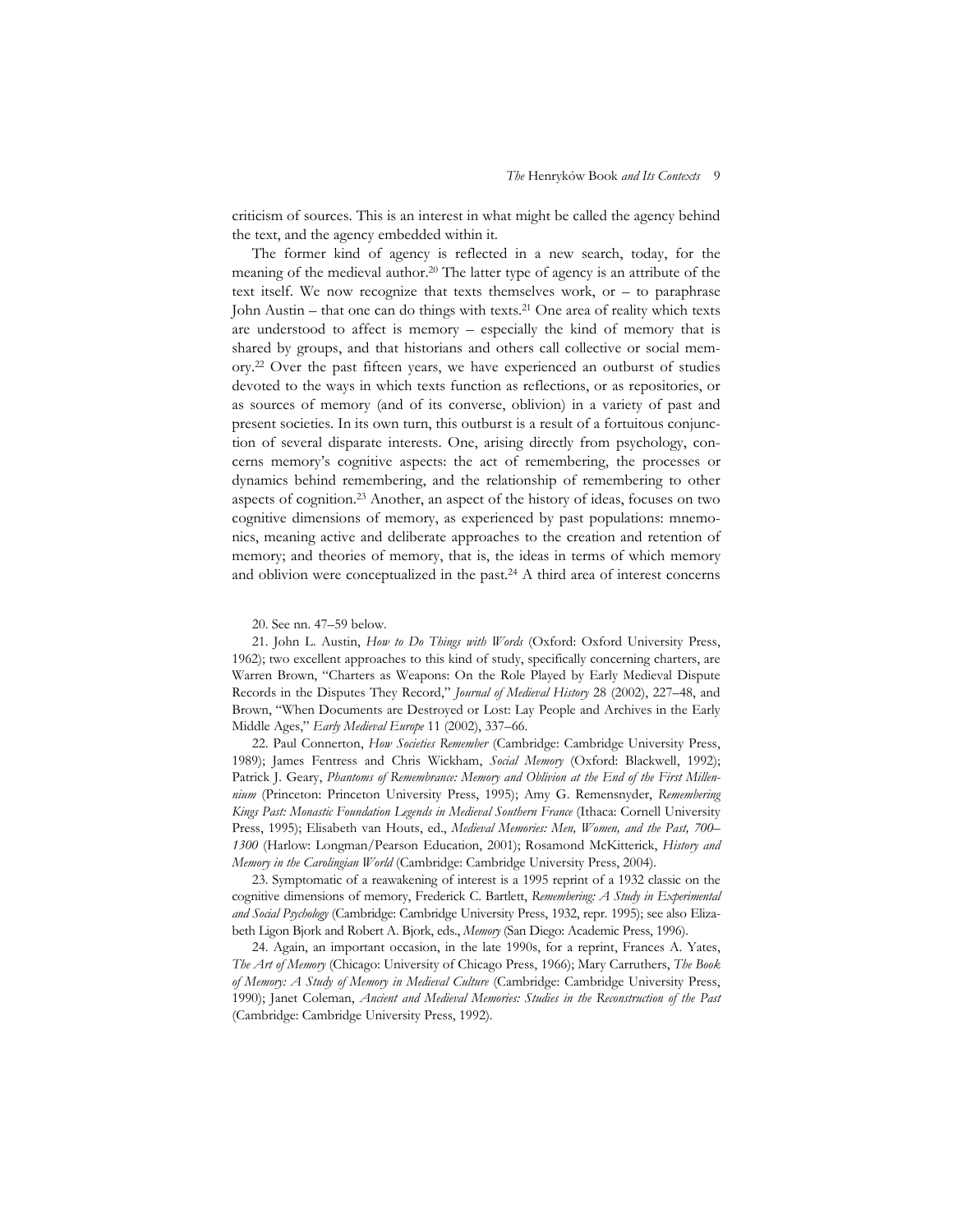the meanings and the functions of social groups, including the problem of memory (and oblivion) as a type of group experience.<sup>25</sup>

This interest has identified – distilled, as it were, from among other phenomena – memory as a central element of past reality. This outcome is interesting on its own terms: memory is now a dimension of the past no less real, and no less important, than are other cognitive events, such as knowledge, emotion, or belief. In addition, memory usefully frames other phenomena. For example, Mary Carruthers' work on mnemonics in monasteries, or Janet Coleman's essays on ancient and medieval ideas about memory, tell us much about medieval learning – understood as an activity, and as an area of knowledge. Another example concerns memory and groups. Because, as is now clear, memory (and oblivion) may be, and typically are, experienced by groups, memory helps us define what we mean by a group. To put it differently, a group may emerge – indeed, it may meaningfully exist – specifically insofar as its members share common memories (or, which is much the same thing, what they believe to be common memories). Thus, memory relates to group "consciousness," or group "identity."

Because different kinds of groups may experience memory in different ways, memory further serves historians as a criterion for identifying specific medieval groups. We now have a legacy of excellent studies treating memories specific to peasants, to women, to monks or nuns, to families (including ruling dynasties), to "peoples" (*gentes*), and to other types of collectivities.<sup>26</sup> At different moments in its historiography, collective memory has contributed to our understanding of status, gender, institutions, the law, family and kinship, the transition of "the year 1000,"<sup>27</sup> ethnicity, "national" identity or consciousness,<sup>28</sup> and much else. The

25. Once more, we may note here an element of a recent recovery of rather old learning, this time Maurice Halbwachs, *On Collective Memory*, ed. and trans. Lewis A. Coser (Chicago: University of Chicago Press, 1992).

26. Fentress and Wickham, *Social Memory*, 87–143; Geary, *Phantoms*, 62–64, 68–69, 177– 79; Remensnyder, *Remembering*, passim; and all the articles in van Houts, *Medieval Memories*, especially: Matthew Innes, "Keeping It in the Family: Women and Aristocratic Memory, 700–1200" (17–35); Patricia Skinner, "Gender and Memory in Medieval Italy" (36–52); Kathleen Quirk, "Men, Women and Miracles in Normandy, 1050–1150" (53–71); Renée Nip, "Gendered Memories from Flanders" (113–31); Fiona Griffiths, "Nuns' Memories or Missing History in Alsace (c. 1200): Herrad of Hohenbourg's Garden of Delights" (132–49).

27. Geary, *Phantoms*, passim.

28. Susan Reynolds, "Medieval *Origines Gentium* and the Community of the Realm," *History* 68 (1983), 375–90; Fentress and Wickham, *Social Memory*, 173–99; and the earlier studies in Poland and the former Czechoslovakia, concerning the subject which the authors usually framed as "national" identity, yet which is identical with one aspect of what is elsewhere conceptualized as collective memory: *Dawna świadomość historyczna w Polsce, Czechach i Słowacji* [Former historical consciousness in Poland, Bohemia, and Slovakia], ed. Roman Heck (Wrocław: Zakład Narodowy im. Ossolińskich, 1978); Jacek Banaszkiewicz, *Kronika Dzierzwy. XIV-wieczne kompendium historii ojczystej* [Dzierzwa's Chronicle: a fourteenth-century compendium of native history] (Wrocław: Zakład Narodowy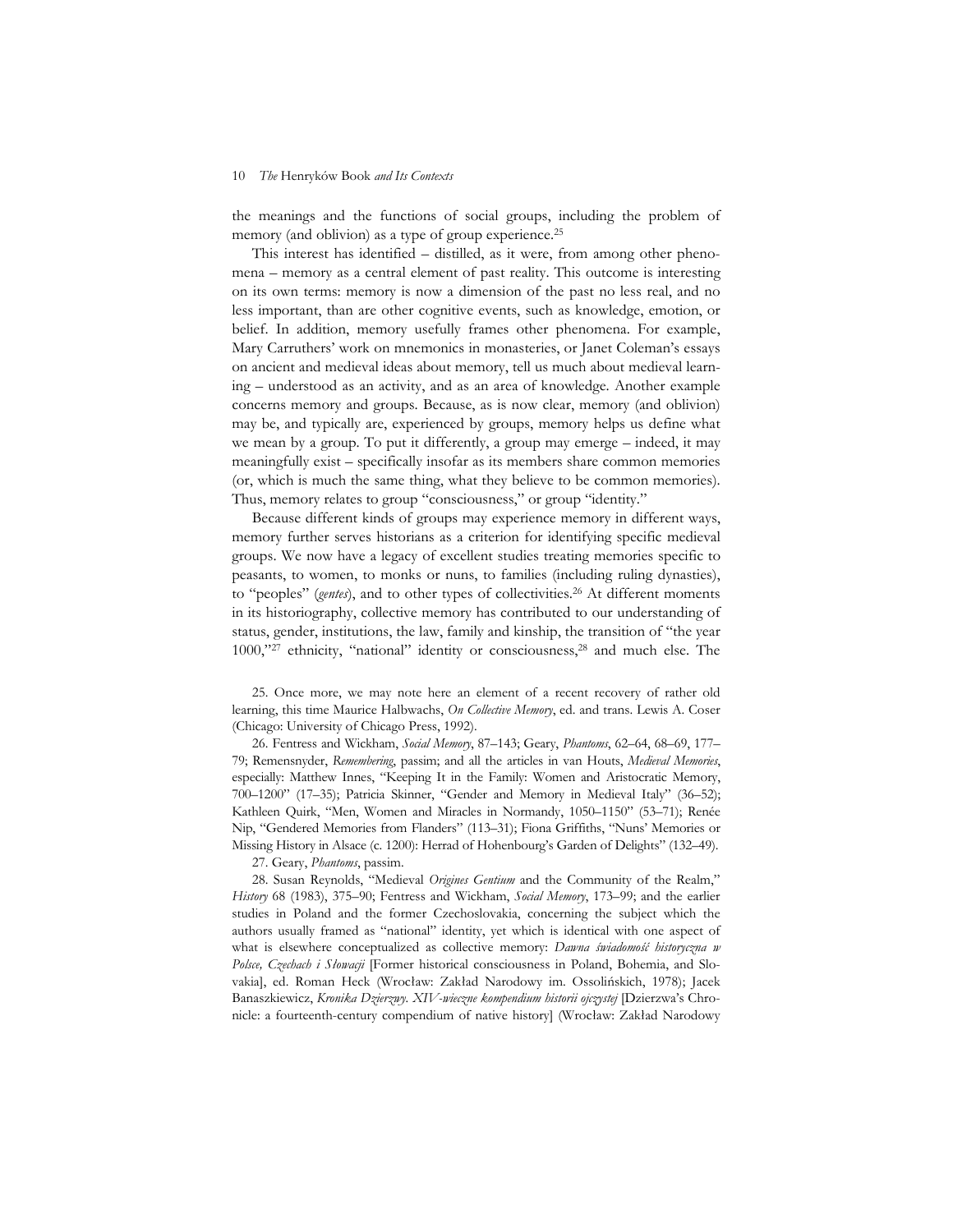reader will readily note that, based on the *Henryków Book*, we may add to the above list: Poles and Germans; the monks of one particular monastery; the cathedral chapters of Wrocław and of Poznań; the courts of the Piast dukes; communities of local knowledge; and (again) more.29

For medieval historians, memory is unavoidably mediated by texts. For this reason, another subject that memory helps us frame is the text itself. In my view, memory is the crucial variable behind those dimensions of the text that relate to agency – that is, the dimensions that affect what a text does, or what can be done with it. In order to unpack this rather abstruse proposition, let me begin with a deliberately simplified schema of the relationship of text to memory. First, a text may be a record: a transcription of words actually stated or believed to have been stated, or a narration of events that have actually transpired, or that are believed to have transpired. In that capacity, the text works as an alternative to memory, since it expresses in written form material that is otherwise retained (or lost) by the mind. Second, a text may reflect memory. That is, it may logically assume, or implicitly refer to, some area of knowledge which it does not record, in the sense just noted, on its face.

Third, a text may be a repository of memory. This relationship includes record and reflection, but is not limited to them. The full knowledge conveyed by a text may well extend beyond its explicit content, or its logical assumptions or implications. For example, the *Book*'s frequent references to "the territory of Henryków," or to "the noble and mediocre," presume that these phenomena

––––––––––

im. Ossolińskich, 1979); Banaszkiewicz, *Podanie o Piaście i Popielu. Studium porównawcze nad wczesnośredniowiecznymi tradycjami dynastycznymi* [The tale of Piast and Popiel: a comparative study of early-medieval dynastic traditions] (Warsaw: Państwowe Wydawnictwo Naukowe, 1986); *Państwo, naród, stany w świadomosci wieków średnich. Pamięci Benedykta Zientary, 1929–1983* [State, nation, estates in medieval consciousness: in memory of Benedykt Zientara, 1929–1983], ed. Aleksander Gieysztor and Sławomir Gawlas (Warsaw: Państwowe Wydawnictwo Naukowe, 1990), especially the article by Gawlas, "Stan badań nad polską świadomością narodową w średniowieczu" [The state of research concerning the Polish national consciousness in the Middle Ages] (149–194); Banaszkiewicz, *Polskie dzieje bajeczne mistrza Wincentego Kadłubka* [Polish fable history by Master Vincent Kadłubek] (Wrocław: Monografie FNP/Leopoldinum, 1998). For the analogies between this line of inquiry and the subsequent anglophone interest in collective memory (Geary, *Phantoms*, for example), see Piotr Górecki, "Poland: To the 18th Century," in the *Encyclopedia of Historians and Historical Writing* (London: Fitzroy Dearborn, 1999), 929–34, at 931.

<sup>29.</sup> Piotr Górecki, "Communities of Legal Memory in Medieval Poland, c. 1200– 1240," *Journal of Medieval History* 24 (1998), 127–54, at 128–29, 133, 139–40, 148, 151–52; Górecki, "Local Society and Legal Knowledge: A Case Study from the Henryków Region," in *Christianitas et cultura Europae: Księga Jubileuszowa Profesora Jerzego Kłoczowskiego* [*Christianitas et cultura Europae*: A Jubilee Book for Professor Jerzy Kłoczowski], ed. Henryk Gapski, 2 vols. (Lublin: Instytut Europy Środkowo-Wschodniej, 1998), 1: 544–50; with which compare Judith Everard, "Sworn Testimony and Memory of the Past in Brittany, c. 1100–1250," in van Houts, *Medieval Memories*, 72–91.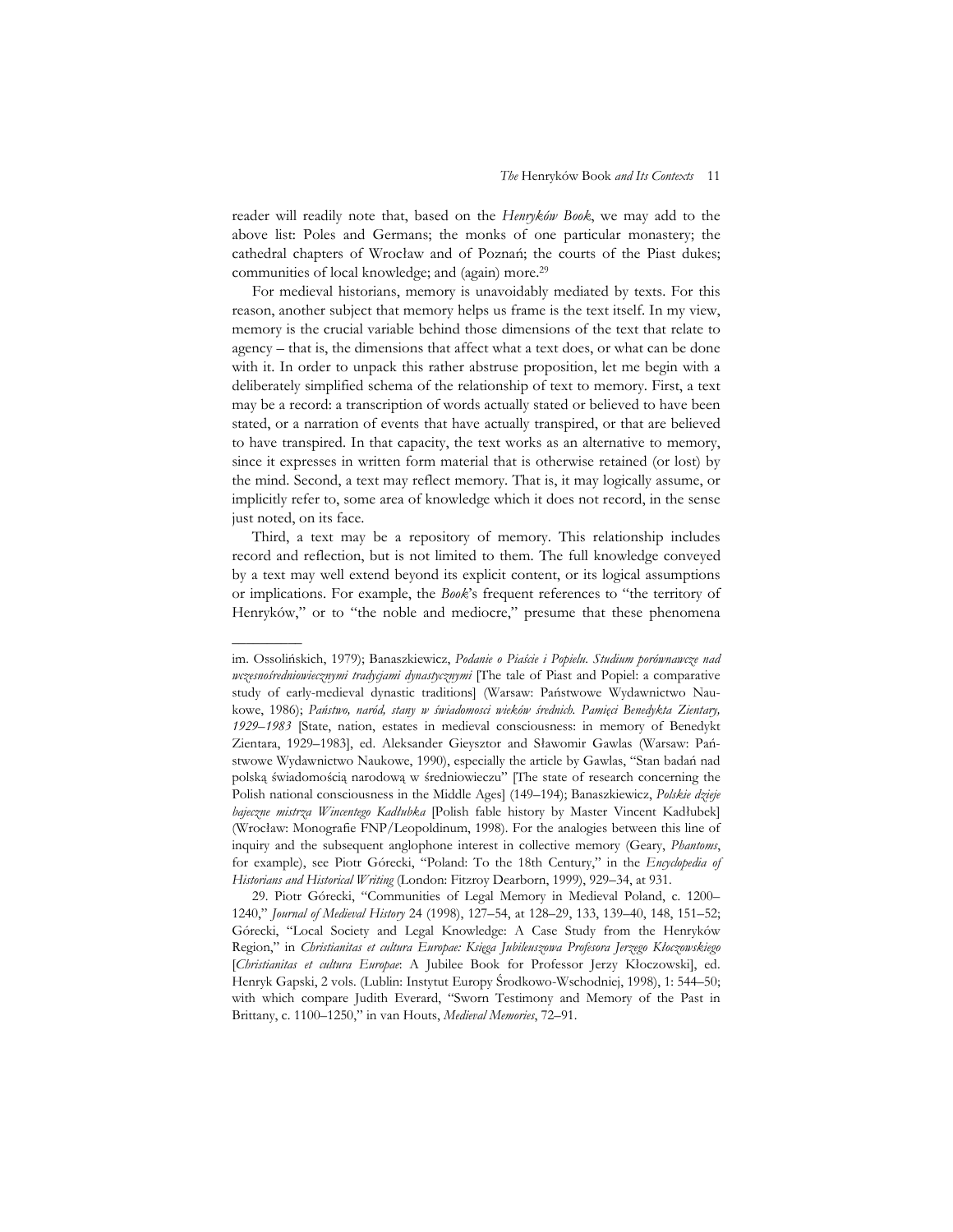were generally known and clear, and thus they neither state, nor imply what they encompassed or meant. Finally, a text may be a source of memory. This role, too, includes the above possibilities; the simplest way to use a text as a "source" is to consult it, for its explicit record, or for its implicit information, or for the knowledge it assumes on the part of the audience and does not convey. Rosamond McKitterick opened this whole subject in 1989 by reminding us (very helpfully) that texts are interesting in part because someone actually read them, and, directly or tacitly, drew knowledge from them.30 In addition, however, the text may be actively structured, or actively used, or both, in order to affect what is remembered – and therefore, in the longer term, what is known.

An intriguing mark of the recent surge of interest in the text is strong scholarly resistance against the simple, or the straightforward, interpretation of these four possibilities. That resistance is usually framed as a rhetorical refutation of several (typically unattributed) propositions: that the text is a "transparent" venue to some reality; that it provides direct "access" to it; that it corresponds with it; or that (to turn to my own metaphor of reflection) it "mirrors" an external reality.31 Despite (or perhaps because of) their occasional stridency, such critiques have not, at least among most medievalists, successfully undermined the basic, intuitively empiricist notions of reference. Instead, they have complicated, and enriched, our understanding of the link between the text and some real, past world – forcing us (among other things) to devote attention to the four possibilies of my simplified schema, especially to the text considered as a repository of memory about an external world, and as an active source of that memory.

These relationships between text and memory may relate to the text's composition – its arrangement, especially the sequence and relative detail of presentation, its literary (especially rhetorical) emphasis, its mnemonic features, and its visual aspects; or to the earlier sources, oral or written, upon which the text draws; or to the manner in which it draws upon those earlier sources, whether by aural transmission, direct incorporation, paraphrase, new redaction, or elaboration; and to its ultimate form as an accumulation of those earlier sources. A text may thus be a composite document, an "archive" of earlier texts – each of which is related to memory in the ways just noted. Moreover, all these aspects of a text may be products of an intentional design – a purpose, perhaps indeed a strategy – aimed at shaping, modifying, interpreting, and sometimes obliterating what is remembered. This design, the intentionality and the presumed future active use

<sup>30.</sup> Rosamond McKitterick, *The Carolingians and the Written Word* (Cambridge: Cambridge University Press, 1989), especially for the active consultation of written materials in the *mallus*, 60–75.

<sup>31.</sup> Nancy Partner, "The New Cornificius: Medieval History and the Artifice of Words," in *Classical Rhetoric and Medieval Historiography*, ed. Ernst Breisach (Kalamazoo: Medieval Institute Publications, 1985), 5–59, at 16–17, 22–24; Górecki, "Rhetoric," 263, 265; most recently, Buc, *Dangers*, especially 9–10, 156, 248–49.